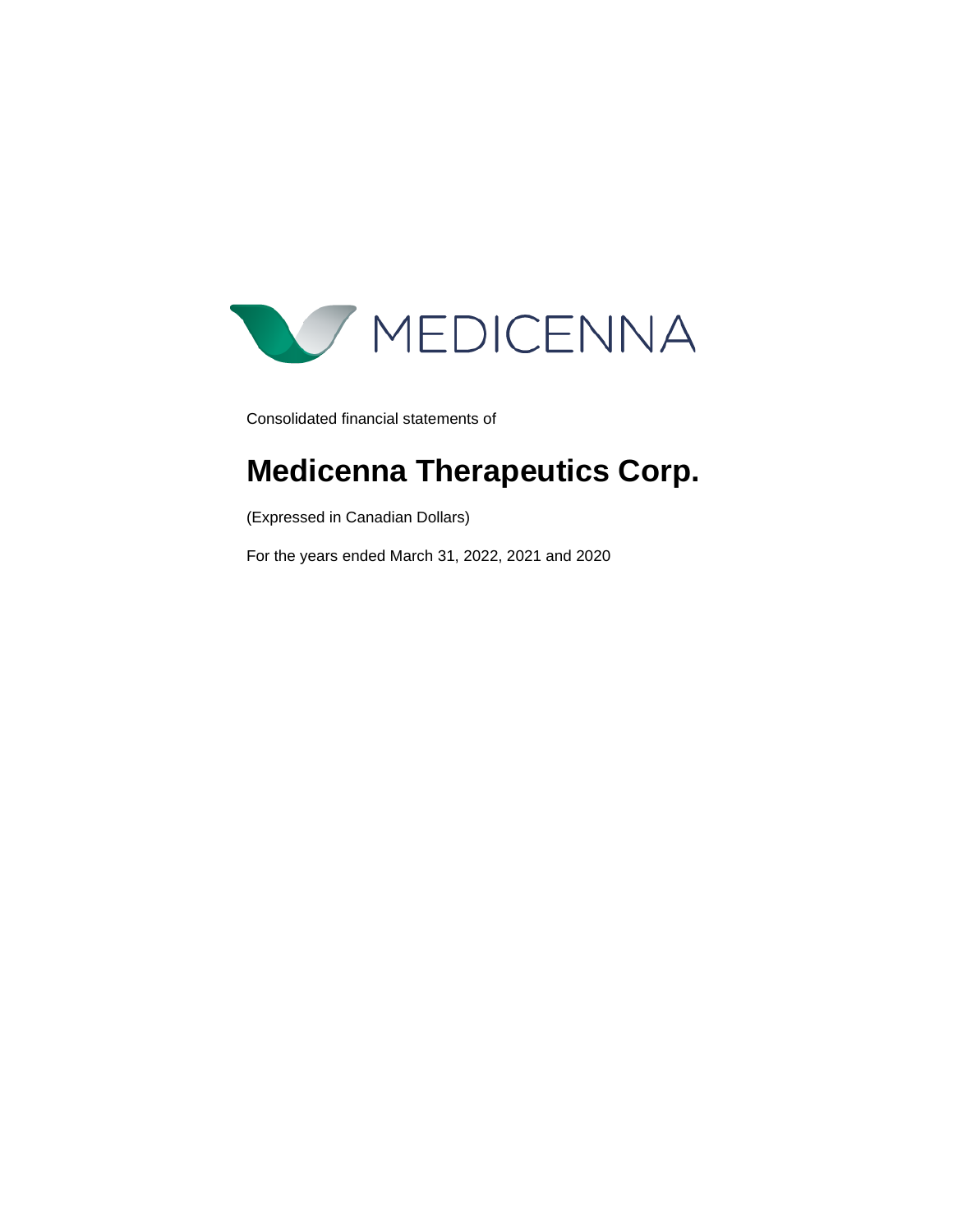

### Report of Independent Registered Public Accounting Firm

To the Shareholders and Board of Directors of Medicenna Therapeutics Corp.

#### **Opinion on the Financial Statements**

We have audited the accompanying consolidated statement of financial position of Medicenna Therapeutics Corp. and its subsidiaries (together, the Company) as of March 31, 2022 and 2021, and the related consolidated statements of loss and comprehensive loss, changes in shareholders' equity and cash flows for the years then ended, including the related notes (collectively referred to as the consolidated financial statements). In our opinion, the consolidated financial statements present fairly, in all material respects, the financial position of the Company as of March 31, 2022 and 2021 and their financial performance and their cash flows for the years then ended in conformity with International Financial Reporting Standards as issued by the International Accounting Standards Board.

#### *Substantial Doubt About the Company's Ability to Continue as a Going Concern*

The accompanying consolidated financial statements have been prepared assuming that the Company will continue as a going concern. As discussed in Note 1 to the consolidated financial statements, the Company has a net capital deficiency and cash outflows from operating activities that raise substantial doubt about its ability to continue as a going concern. Management's plans in regard to these matters are also described in Note 1. The consolidated financial statements do not include any adjustments that might result from the outcome of this uncertainty.

### **Basis for Opinion**

These consolidated financial statements are the responsibility of the Company's management. Our responsibility is to express an opinion on the Company's consolidated financial statements based on our audits. We are a public accounting firm registered with the Public Company Accounting Oversight Board (United States) (PCAOB) and are required to be independent with respect to the Company in accordance with the U.S. federal securities laws and the applicable rules and regulations of the Securities and Exchange Commission and the PCAOB.

We conducted our audits of these consolidated financial statements in accordance with the standards of the PCAOB. Those standards require that we plan and perform the audit to obtain reasonable assurance about whether the consolidated financial statements are free of material misstatement, whether due to error or fraud.The Company is not required to have, nor were we engaged to perform, an audit of its internal control over financial reporting. As part of our audits we are required to obtain an understanding of internal control over financial reporting but not for the purpose of expressing an opinion on the effectiveness of the Company's internal control over financial reporting. Accordingly, we express no such opinion.

Our audits included performing procedures to assess the risks of material misstatement of the consolidated financial statements, whether due to error or fraud, and performing procedures that respond to those risks. Such procedures included examining, on a test basis, evidence regarding the amounts and disclosures in the consolidated financial statements. Our audits also included evaluating the accounting

PricewaterhouseCoopers LLP PwC Centre, 354 Davis Road, Suite 600, Oakville, Ontario, Canada L6J 0C5 T: +1 905 815 6300, F: +1 905 815 6499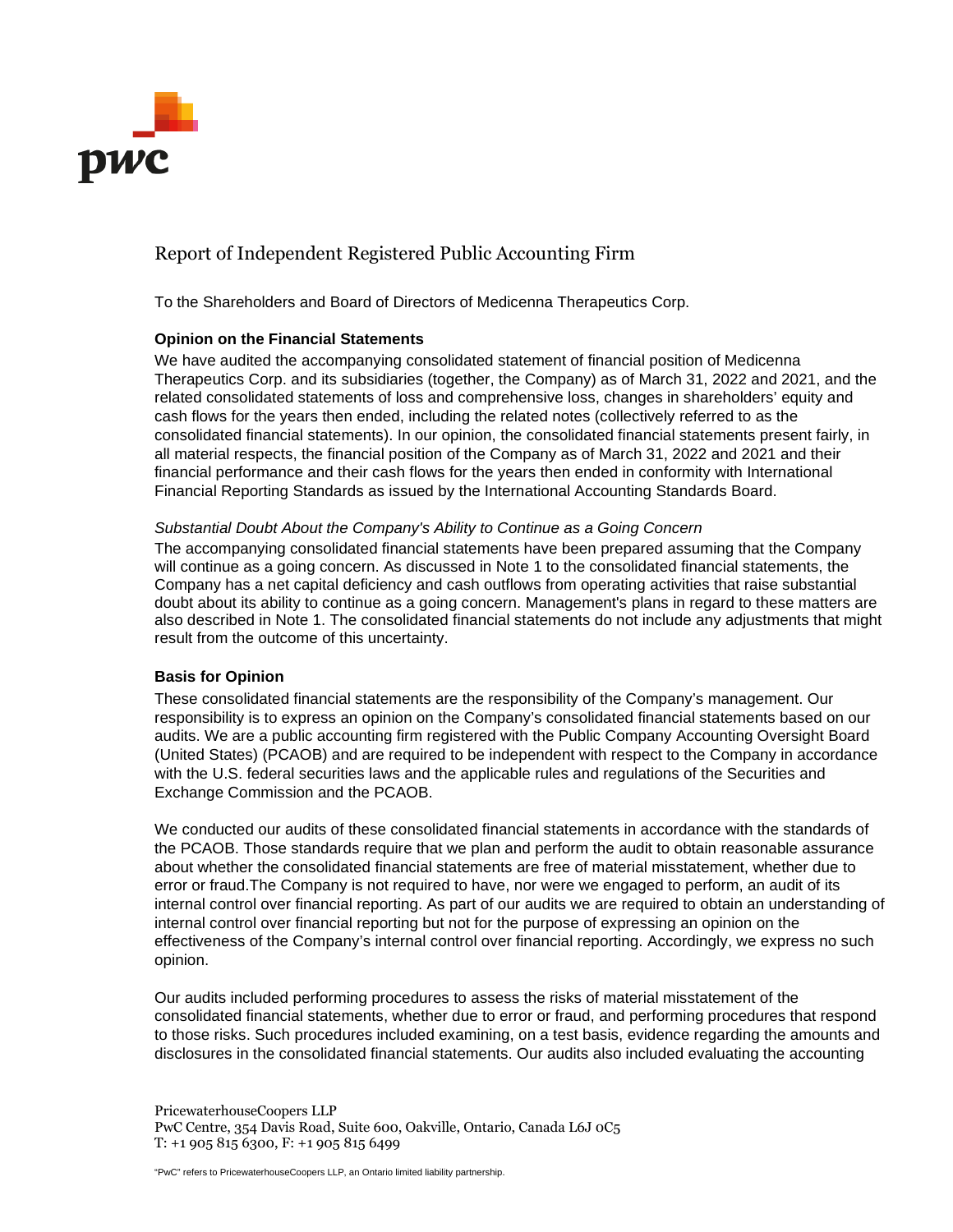

principles used and significant estimates made by management, as well as evaluating the overall presentation of the consolidated financial statements. We believe that our audits provide a reasonable basis for our opinion.

### **/s/PricewaterhouseCoopers LLP**

Chartered Professional Accountants, Licensed Public Accountants

Oakville, Canada June 21, 2022

We have served as the Company's auditor since 2020.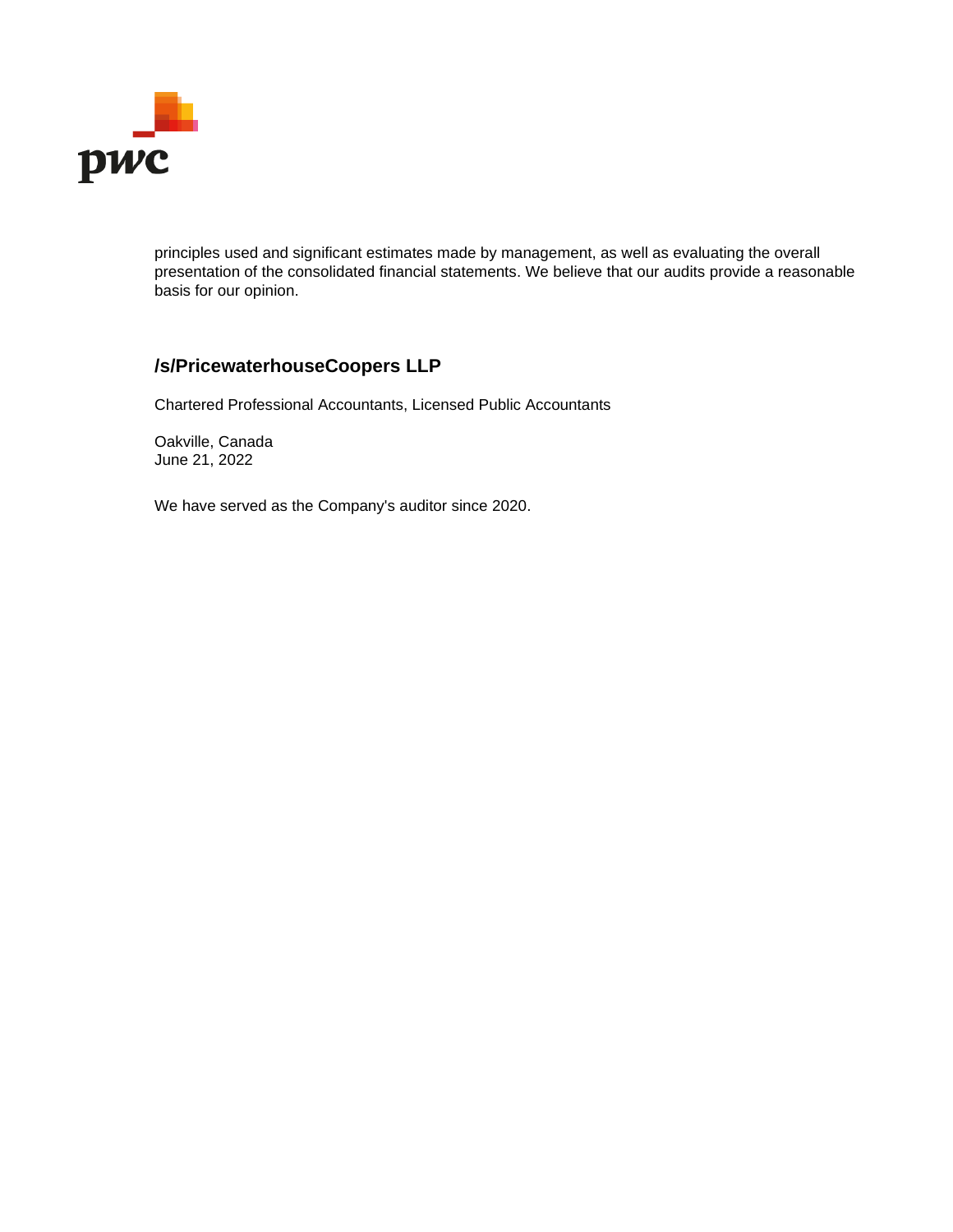# $D_{\text{AVIDSON}} \ \&\ \text{COMPANY LLP} \_\text{\tiny{LIP}}$  Chartered Professional Accountants  $D_{\text{AVIDSON}}$

### **REPORT OF INDEPENDENT REGISTERED PUBLIC ACCOUNTING FIRM**

To the Shareholders and Directors of Medicenna Therapeutics Corp.

#### *Opinion on the Consolidated Financial Statements*

We have audited the consolidated statements of operations, cash flows and changes in shareholders' equity of Medicenna Therapeutics Corp. (the "Company") for the year ended March 31, 2020, and the related notes (collectively referred to as the "financial statements"). In our opinion, the consolidated financial statements present fairly, in all material respects, the results of the Company's operations and its cash flows for the year ended March 31, 2020 in conformity with International Financial Reporting Standards as issued by the International Accounting Standards Board.

### *Basis for Opinion*

These consolidated financial statements are the responsibility of the Company's management. Our responsibility is to express an opinion on the Company's consolidated financial statements based on our audit. We are a public accounting firm registered with the Public Company Accounting Oversight Board (United States) ("PCAOB") and are required to be independent with respect to the Company in accordance with the U.S. federal securities laws and the applicable rules and regulations of the Securities and Exchange Commission and the PCAOB.

We conducted our audit in accordance with the standards of the PCAOB. Those standards require that we plan and perform the audit to obtain reasonable assurance about whether the consolidated financial statements are free of material misstatement, whether due to error or fraud. The Company is not required to have, nor were we engaged to perform, an audit of its internal control over financial reporting. As part of our audit we are required to obtain an understanding of internal control over financial reporting but not for the purpose of expressing an opinion on the effectiveness of the Company's internal control over financial reporting. Accordingly, we express no such opinion.

Our audit included performing procedures to assess the risks of material misstatements of the financial statements, whether due to error or fraud, and performing procedures that respond to those risks. Such procedures included examining, on a test basis, evidence regarding the amounts and disclosures in the consolidated financial statements. Our audit also included evaluating the accounting principles used and significant estimates made by management, as well as evaluating the overall presentation of the consolidated financial statements.We believe that our audit provides a reasonable basis for our opinion.

We served as the Company's auditor from 2014 to 2020.

### **/s/ DAVIDSON & COMPANY LLP**

Vancouver, Canada

June 21, 2022

#### Chartered Professional Accountants



1200 - 609 Granville Street, P.O. Box 10372, Pacific Centre, Vancouver, B.C., Canada V7Y 1G6 Telephone (604) 687-0947 Davidson-co.com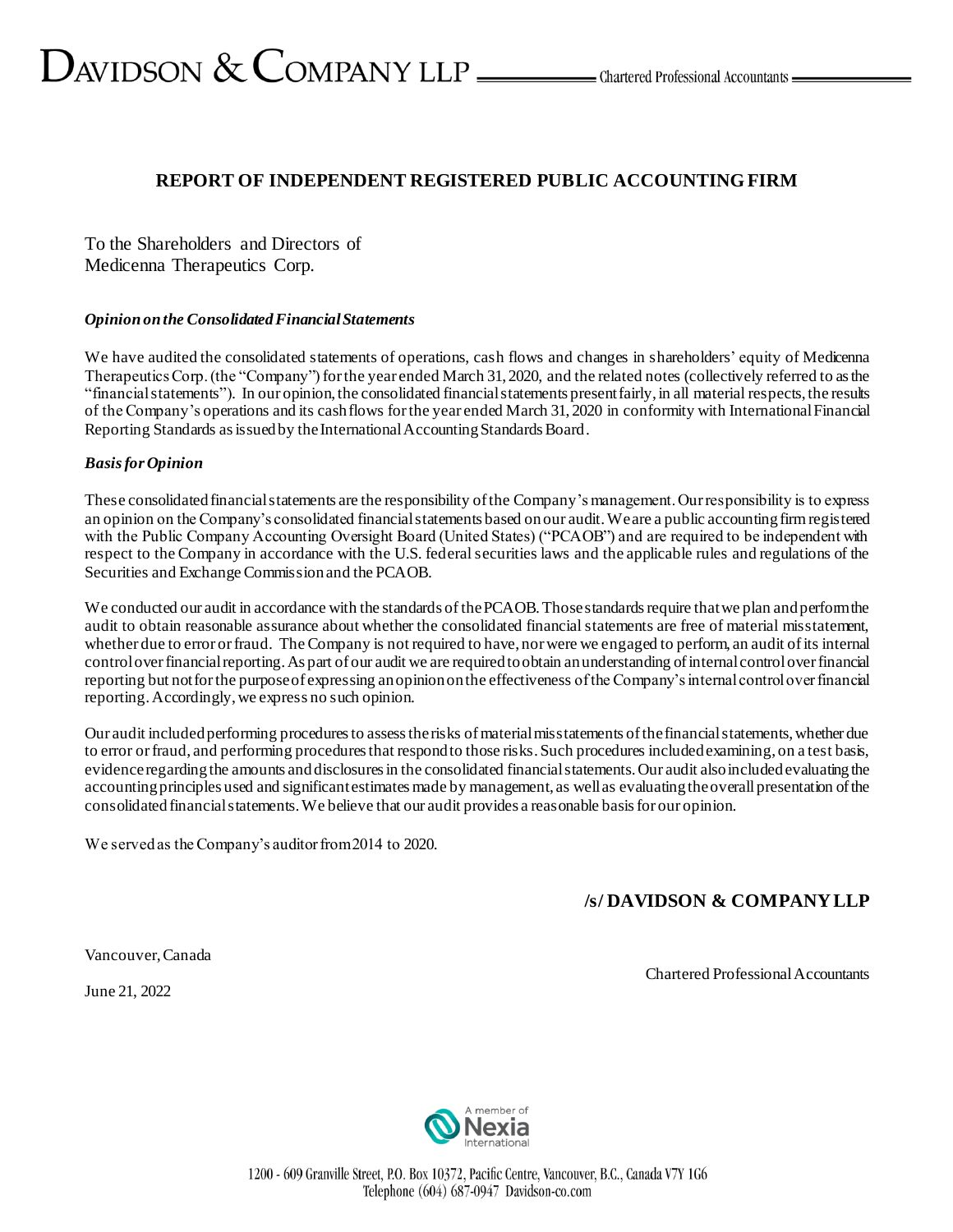Consolidated Statements of Financial Position (Expressed in thousands of Canadian Dollars, except for share and per share amounts)

|                                                                                                       | March 31, 2022 | March 31, 2021 |
|-------------------------------------------------------------------------------------------------------|----------------|----------------|
|                                                                                                       | \$             | \$             |
| <b>Assets</b>                                                                                         |                |                |
| <b>Current assets</b>                                                                                 |                |                |
| Cash and cash equivalents (Note 2d)                                                                   | 20,535         | 30,375         |
| Marketable securities (Note 2d)                                                                       |                | 10,010         |
| Prepaids and deposits                                                                                 | 1,548          | 1,354          |
| Other receivables (Note 7)                                                                            | 1,308          | 410            |
|                                                                                                       | 23,391         | 42,149         |
| Intangible assets (Note 13)                                                                           | 65             | 71             |
| Right-of-use assets                                                                                   |                | 32             |
|                                                                                                       | 23,456         | 42,252         |
| <b>Liabilities</b><br><b>Current liabilities</b><br>Accounts payable and accrued liabilities (Note 8) | 2,621          | 4,073          |
| Lease liability                                                                                       |                | 34             |
|                                                                                                       | 2,621          | 4,107          |
| <b>Shareholders' Equity</b>                                                                           |                |                |
| Common shares (Note 9)                                                                                | 83,671         | 79,587         |
| Contributed surplus (Notes 10 and 11)                                                                 | 7,926          | 6,680          |
| Accumulated other comprehensive income                                                                | 171            | 234            |
| Deficit                                                                                               | (70, 933)      | (48, 356)      |
|                                                                                                       | 20,835         | 38,145         |
|                                                                                                       | 23,456         | 42,252         |

Approved by the Board

*/s/ Albert Beraldo* Director

*/s/ Karen Dawes* Director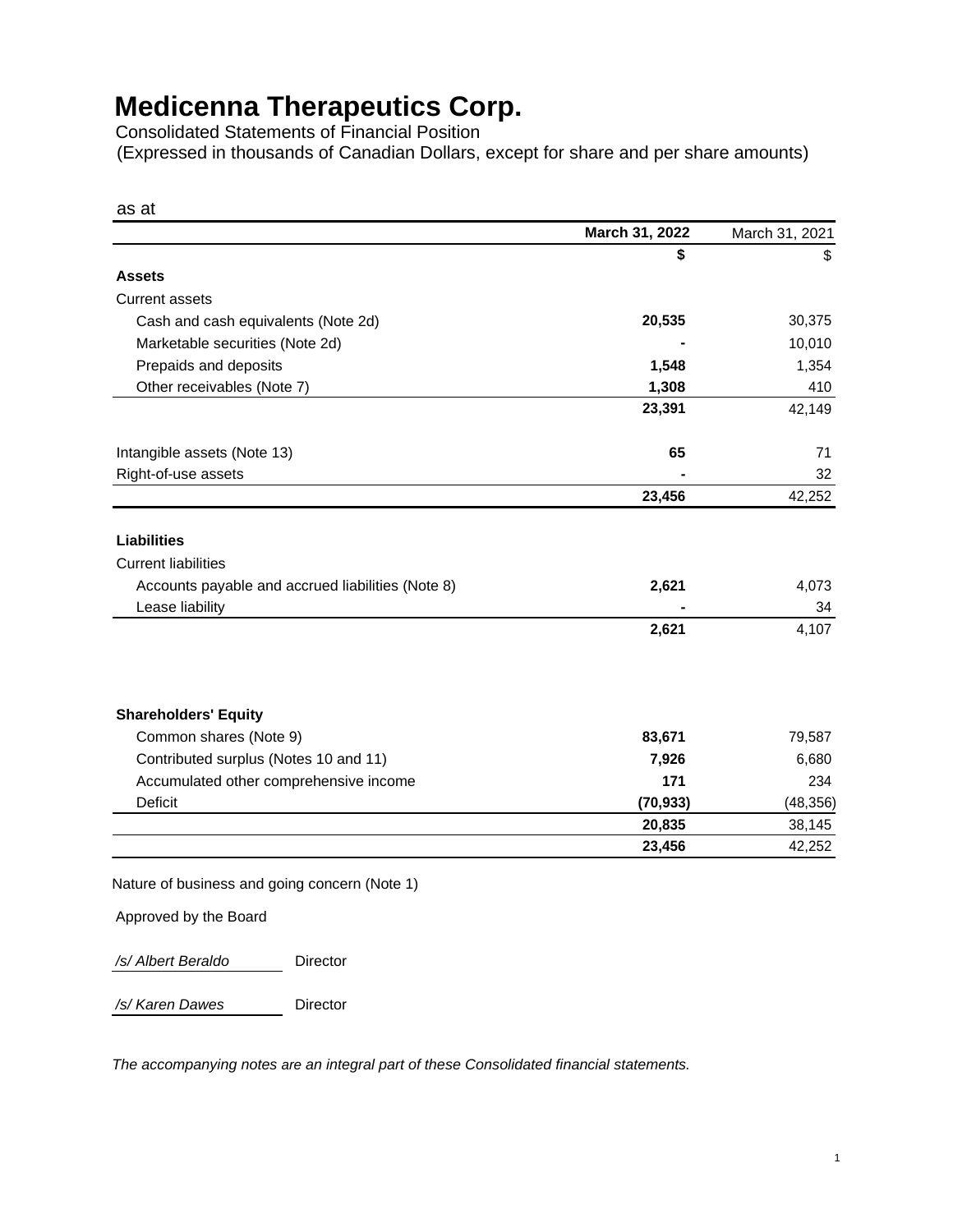Consolidated Statements of Loss and Comprehensive Loss (Expressed in thousands of Canadian Dollars, except for share and per share amounts)

|                                                                  | Year ended<br>March 31,<br>2022 | Year ended<br>March 31,<br>2021 | Year ended<br>March 31,<br>2020 |
|------------------------------------------------------------------|---------------------------------|---------------------------------|---------------------------------|
|                                                                  | \$                              | \$                              | \$                              |
| <b>Operating expenses</b>                                        |                                 |                                 |                                 |
| General and administration (Note 16)                             | 7,757                           | 6,525                           | 2,375                           |
| Research and development (Note 16)                               | 14,716                          | 10,870                          | 5,870                           |
|                                                                  |                                 |                                 |                                 |
| <b>Total operating expenses</b>                                  | 22,473                          | 17,395                          | 8,245                           |
|                                                                  |                                 |                                 |                                 |
| Finance income (Note 2d)                                         | (69)                            | (314)                           | (7)                             |
| Foreign exchange loss                                            | 173                             | 208                             | 39                              |
|                                                                  | 104                             | (106)                           | 32                              |
|                                                                  |                                 |                                 |                                 |
| Net loss for the year                                            | (22, 577)                       | (17, 289)                       | (8,277)                         |
| Cumulative translation adjustment                                | (63)                            | (14)                            | 91                              |
| Comprehensive loss for the year                                  | (22, 640)                       | (17, 303)                       | (8, 186)                        |
|                                                                  |                                 |                                 |                                 |
| Basic and diluted loss per share for the year                    | (0.42)                          | (0.35)                          | (0.26)                          |
|                                                                  |                                 |                                 |                                 |
| Weighted average number of common shares<br>outstanding (Note 9) | 54,286,671                      | 49,661,776                      | 31,899,640                      |
|                                                                  |                                 |                                 |                                 |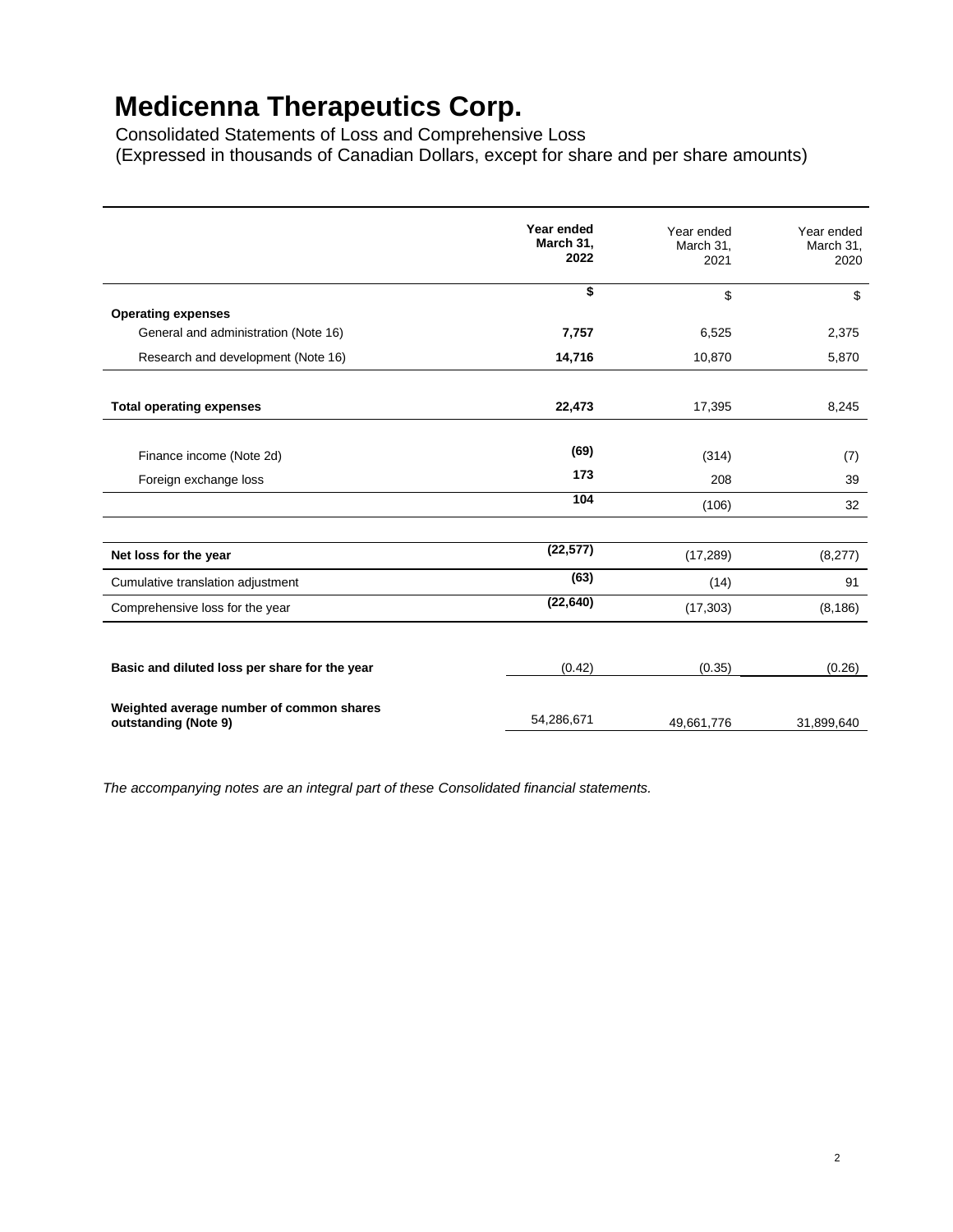Consolidated Statements of Cash Flows (Expressed in thousands of Canadian Dollars)

|                                                           | Year ended     | Year ended     | Year ended     |
|-----------------------------------------------------------|----------------|----------------|----------------|
|                                                           | March 31, 2022 | March 31, 2021 | March 31, 2020 |
|                                                           | \$             | \$             | \$.            |
| <b>Operating activities</b>                               |                |                |                |
| Net loss for the year                                     | (22, 577)      | (17, 289)      | (8,277)        |
| Items not involving cash                                  |                |                |                |
| Depreciation                                              | 38             | 40             | 8              |
| Stock based compensation                                  | 1,415          | 1,006          | 1,125          |
| Government grant expense recoveries (Note 12)             | (700)          |                | 2,463          |
| Unrealized foreign exchange                               | 121            | 267            | 62             |
| <b>Accrued interest</b>                                   | (37)           | (15)           | (3)            |
| Changes in non-cash working capital                       |                |                |                |
| Other receivables and deposits                            | (392)          | (1,612)        | 139            |
| Accounts payable and accrued liabilities                  | (1, 452)       | 2,292          | (932)          |
|                                                           | (23, 584)      | (15, 311)      | (5, 415)       |
| <b>Investing activities</b>                               |                |                |                |
| Acquisition of marketable securities                      | (10,000)       | (10,000)       | (15,000)       |
| Disposition of marketable securities                      | 20,050         | 15,013         |                |
|                                                           | 10,050         | 5,013          | (15,000)       |
|                                                           |                |                |                |
| <b>Financing activities</b>                               |                |                |                |
| Repayment of lease liabilities                            | (37)           | (39)           | (3)            |
| Issuance of share capital, net of issuance costs (Note 9) | 3,509          | 11,411         | 38,375         |
| Warrant and option exercises (Notes 10 and 11)            | 406            | 6,884          | 2,373          |
|                                                           | 3,878          | 18,256         | 40,745         |
|                                                           |                |                |                |
| Effect of foreign exchange on cash                        | (184)          | (281)          | (3)            |
| Net (decrease) increase in cash                           | (9,840)        | 7,677          | 20,327         |
| Cash, beginning of year                                   | 30,375         | 22,698         | 2,371          |
| Cash, end of year                                         | 20,535         | 30,375         | 22,698         |
|                                                           |                |                |                |
| Other non-cash transactions                               |                |                |                |
| Broker warrants issued                                    | \$             | 69<br>\$       | \$<br>561      |
| <b>Warrants issued</b>                                    | \$             | \$             | \$<br>705      |
| Share issuance costs accrued through                      |                |                |                |
| accounts payable and accrued liabilities                  | \$             | \$             | \$<br>257      |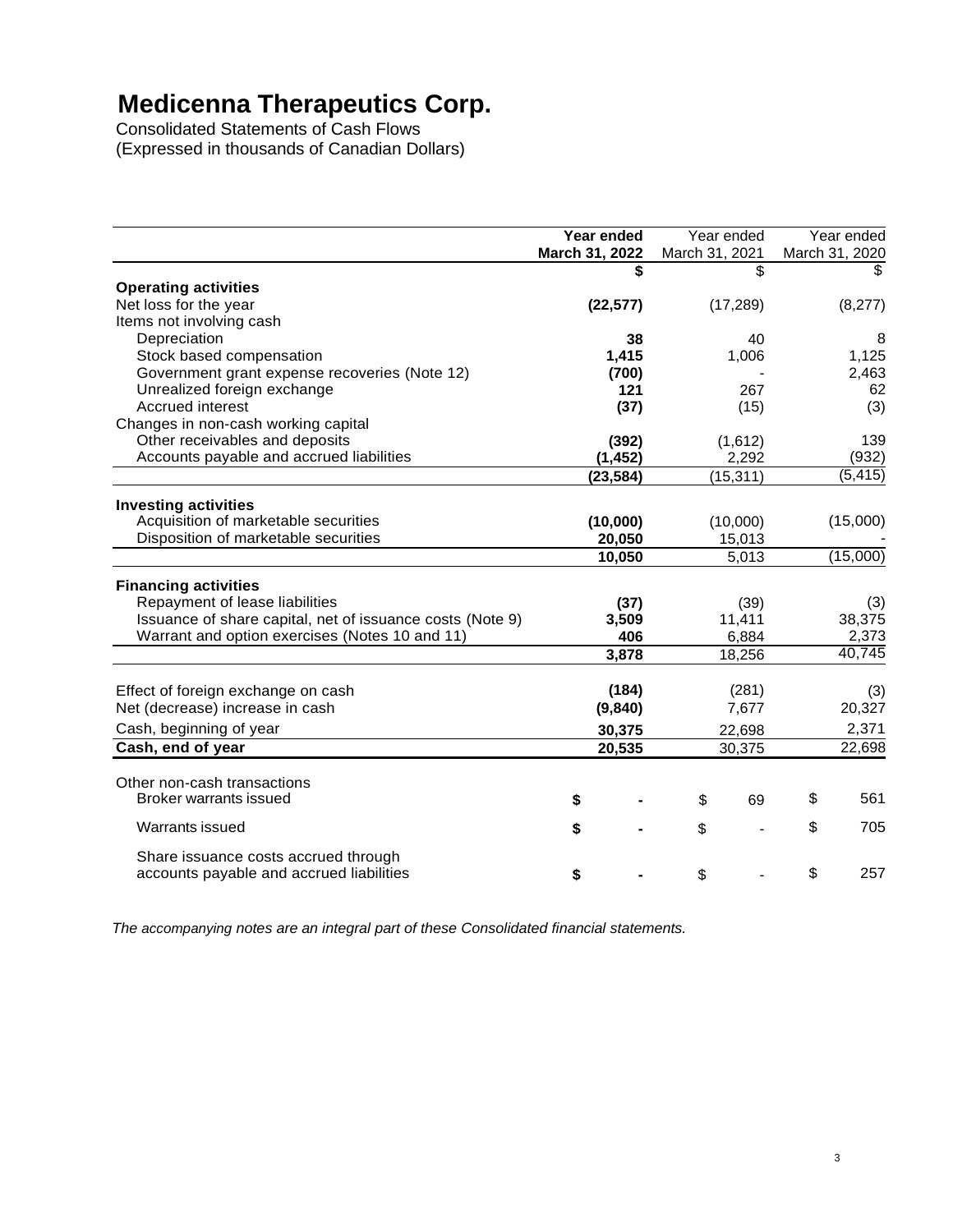Consolidated Statements of Changes in Shareholders' Equity (Expressed in thousands Canadian Dollars, except for share and per share amounts)

|                                    | Common shares issued and<br>outstanding |        | Contributed<br>surplus | Accumulated other<br>comprehensive<br>income | Deficit   | Total<br>shareholders'<br>equity |
|------------------------------------|-----------------------------------------|--------|------------------------|----------------------------------------------|-----------|----------------------------------|
|                                    | Number                                  | Amount |                        |                                              |           |                                  |
|                                    |                                         | \$     | \$                     | \$                                           | \$        | \$                               |
| Balance, March 31, 2019            | 28,578,137                              | 16,616 | 8,633                  | 157                                          | (22, 790) | 2,616                            |
| Stock based compensation           |                                         |        | 1,125                  |                                              |           | 1,125                            |
| Warrant and option exercises       | 1,623,675                               | 3,008  | (635)                  |                                              |           | 2,373                            |
| Issued on October 2019 financing   | 5,307,693                               | 5,319  | 811                    |                                              |           | 6,130                            |
| Issued on March 2020 financing     | 11,290,323                              | 31,635 | 456                    |                                              |           | 32,091                           |
| Cumulative translation adjustment  |                                         |        |                        | 91                                           |           | 91                               |
| Net loss for the year              |                                         |        |                        |                                              | (8,277)   | (8,277)                          |
| Balance, March 31, 2020            | 46,799,828                              | 56,578 | 10,390                 | 248                                          | (31,067)  | 36,149                           |
| Balance, March 31, 2020            | 46,799,828                              | 56,578 | 10,390                 | 248                                          | (31,067)  | 36,149                           |
| Stock based compensation           |                                         |        | 1,006                  |                                              |           | 1,006                            |
| Warrant and option exercises       | 3,655,976                               | 11,667 | (4,785)                |                                              |           | 6,882                            |
| Issued on April 2020 overallotment | 1,693,548                               | 4,783  | 69                     |                                              |           | 4,852                            |
| Issued on ATM financing            | 1,398,357                               | 6,559  |                        |                                              |           | 6,559                            |
| Cumulative translation adjustment  |                                         |        |                        | (14)                                         |           | (14)                             |
| Net loss for the year              |                                         |        |                        |                                              | (17, 289) | (17, 289)                        |
| Balance, March 31, 2021            | 53,547,709                              | 79,587 | 6,680                  | 234                                          | (48, 356) | 38,145                           |
| Balance, March 31, 2021            | 53,547,709                              | 79,587 | 6,680                  | 234                                          | (48, 356) | 38,145                           |
| Stock based compensation           |                                         |        | 1,415                  |                                              |           | 1,415                            |
| Warrant and option exercises       | 351,170                                 | 575    | (169)                  |                                              |           | 406                              |
| Issued on ATM financing            | 1,748,600                               | 3,509  |                        |                                              |           | 3,509                            |
| Cumulative translation adjustment  |                                         |        |                        | (63)                                         |           | (63)                             |
| Net loss for the year              |                                         |        |                        |                                              | (22, 577) | (22, 577)                        |
| Balance, March 31, 2022            | 55,647,479                              | 83,671 | 7,926                  | 171                                          | (70, 933) | 20,835                           |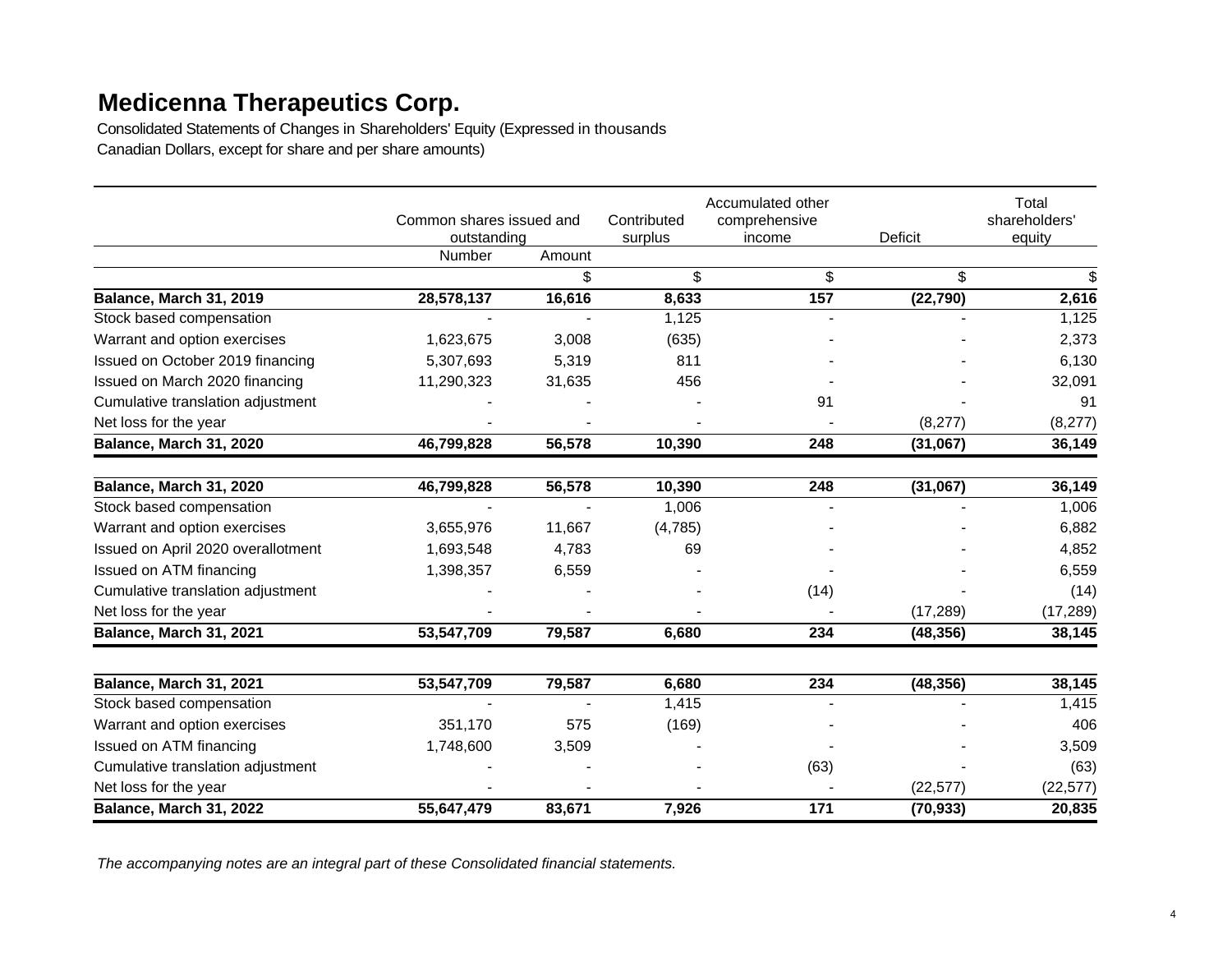Notes to the Consolidated financial statements For the Years Ended March 31, 2022, 2021 and 2020 (Tabular amounts expressed in thousands of Canadian Dollars, except for share and per share amounts)

#### **1. Nature of business and going concern**

The Company's principal business activity is the development and commercialization of IL-2, IL-4 and IL-13 Superkines and Empowered Superkines for the treatment of cancer, inflammation and immunemediated diseases. Medicenna has five wholly owned subsidiaries, Medicenna Therapeutics Inc. ("MTI") (British Columbia), Medicenna Biopharma Inc. ("MBI") (Delaware), Medicenna Biopharma Inc. ("MBIBC") (British Columbia), Medicenna Australia PTY Ltd ("MAL") (Australia) and Medicenna Therapeutics UK Limited ("MTU"). Medicenna is traded on both the Toronto Stock Exchange and the Nasdaq Capital Market ("NASDAQ") under the symbol ''MDNA". On March 30, 2021, the Company set up its wholly owned subsidiary MAL. On April 15, 2021, the Company set up its wholly owned subsidiary MTU, which was dissolved on March 8, 2022.

As at March 31, 2022, the head and registered office is located at 2 Bloor St W, 7<sup>th</sup> Floor, Toronto, Ontario, Canada.

Since inception, the Company has devoted its resources to funding R&D programs, including securing intellectual property rights and licenses, conducting discovery research, manufacturing drug supplies, initiating preclinical and clinical studies, submitting regulatory dossiers and providing administrative support to R&D activities, which has resulted in an accumulated deficit of \$70.9 million as of March 31, 2022. With current revenues only consisting of interest earned on excess cash, cash equivalents and marketable securities, losses are expected to continue while the Company's R&D programs are advanced.

We currently do not earn any revenues from our product candidates and are therefore considered to be in the development stage. As required, the Company will continue to finance its operations through the sale of equity or pursue non-dilutive funding sources available to the Company in the future. The continuation of our research and development activities for MDNA55, MDNA11 and the BiSKITs<sup>TM</sup> platform and the commercialization of MDNA55 is dependent upon our ability to successfully finance and complete our research and development programs through a combination of equity financing and revenues from strategic partners. We have no current sources of revenues from strategic partners.

The accompanying consolidated financial statements have been prepared on a going concern basis in accordance with International Financial Reporting Standards (IFRS) as issued by the International Accounting Standards Board (IASB). The going concern basis contemplates the realization of assets and the settlement of liabilities in the normal course of business as they come due for the foreseeable future. Management has forecasted that the Company's current level of cash is expected to be able to fund operations into Q1 of fiscal 2024. The Company is actively pursuing additional financing to further develop certain of the Company's scientific initiatives, but there is no assurance these initiatives will be successful, timely or sufficient. Consequently, the Company's ability to continue as a going concern beyond Q1 of fiscal 2024 is dependent on its ability to secure additional financing. These circumstances cast substantial doubt as to the ability of the Company to continue as a going concern and, hence, the appropriateness of the use of accounting principles applicable to a going concern.

These financial statements do not reflect the adjustments to the carrying values of assets and liabilities and the reported expenses and balance sheet classifications that would be necessary if the Company were unable to realize its assets and settle its liabilities as a going concern in the normal course of operations. Such adjustments could be material.

### **COVID-19 Update**

In March 2020, the World Health Organization declared the COVID-19 outbreak a global pandemic and the Company continues to evaluate the COVID-19 situation and monitor any impacts or any potential impacts to the business. Medicenna has implemented health and safety measures in accordance with health officials and guidance from local government authorities. Further, the pandemic has had an impact on the Company's third-party vendors resulting in delays in receiving components and supplies which delayed our ability to start certain studies and could result in development delays including the ongoing and planned clinical activities related to MDNA11. As the COVID-19 health crisis continues, the Company will continue to rely on guidance and recommendations from local health authorities, Health Canada and the Centers for Disease Control and Prevention to update the Company's policies.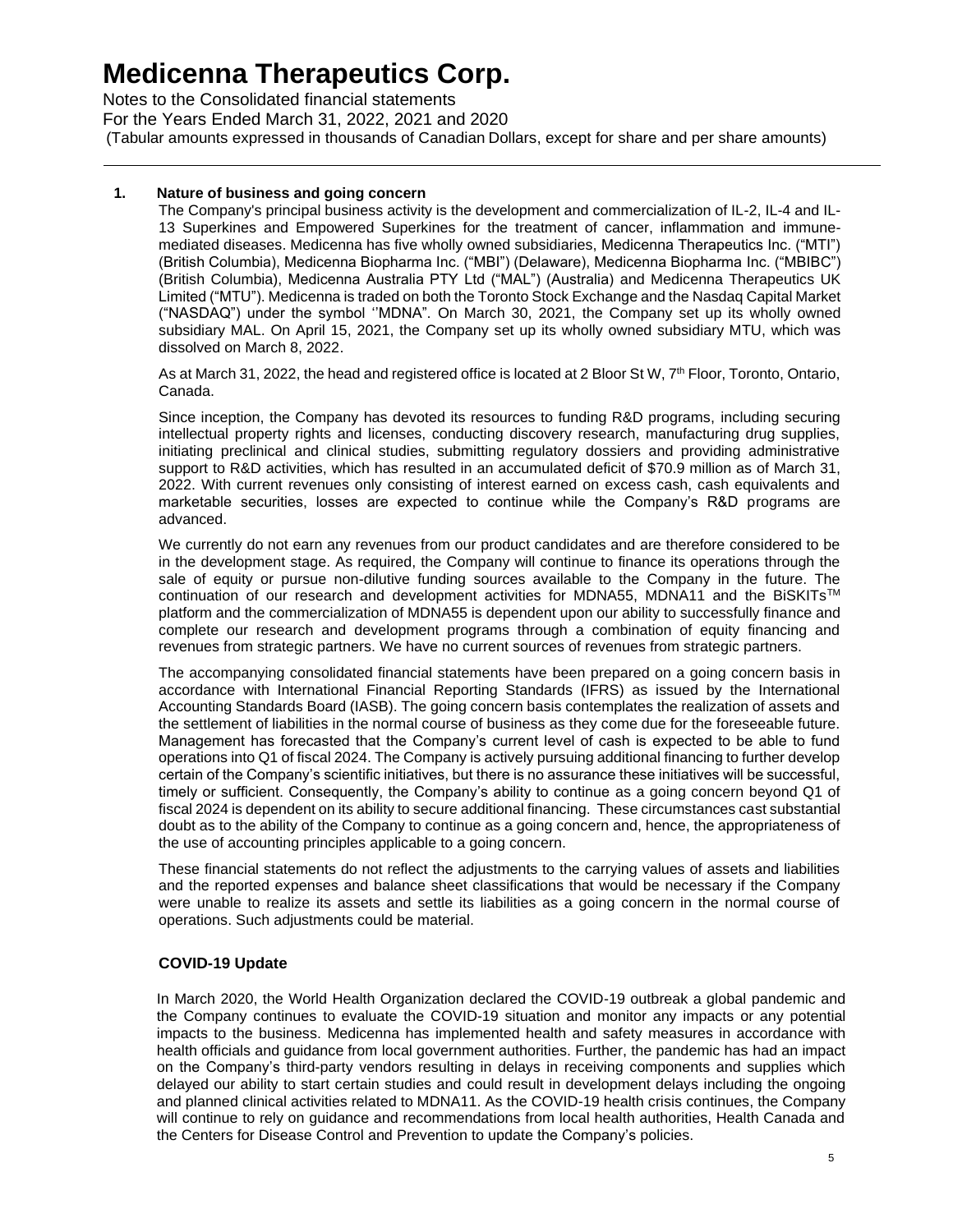Notes to the Consolidated financial statements For the Years Ended March 31, 2022, 2021 and 2020 (Tabular amounts expressed in thousands of Canadian Dollars, except for share and per share amounts)

#### **2. Basis of presentation and significant accounting policies**

#### *a) Statement of compliance*

These consolidated financial statements have been prepared in accordance with International Financial Reporting Standards as issued by the International Accounting Standards Board ("IASB") ("IFRS") and the Interpretations of the International Financial Reporting and Interpretations Committee ("IFRIC").

The Consolidated financial statements were approved by the Company's Board of Directors and authorized for issue on June 21, 2022.

#### *b) Principles of Consolidation*

These consolidated financial statements include the accounts of the Company and its wholly owned Subsidiaries MTI, MBI, MAL, MTU (dissolved) and MBIBC (British Columbia, Inactive). Subsidiaries are fully consolidated from the date at which control is determined to have occurred and are deconsolidated from the date that the Company no longer controls the entity. The financial statements of the subsidiaries are prepared for the same reporting period as the Company using consistent accounting policies. Intercompany transactions, balances, and gains and losses on transactions between subsidiaries are eliminated.

#### *c) Functional and presentation currency*

The functional currency of an entity and its subsidiary is the currency of the primary economic environment in which the entity operates. The functional currency of the parent company is the Canadian dollar and the functional currency of MBI is the US dollar, the functional currency of MTI and MBI BC is the Canadian dollar, the functional currency of MAL is the Australian dollar, the functional currency of MTU was the UK pound sterling, and the presentation currency of the parent company is the Canadian dollar.

#### *d) Cash and cash equivalents and marketable securities*

#### Cash and cash equivalents

Cash equivalents include guaranteed investment certificates (March 31, 2022 - \$5.0 million, March 31, 2021 - nil) with a maturity of 90 days or less and are readily redeemable for cash. The Company has classified its cash and cash equivalents at fair value through profit or loss.

#### Marketable securities

Marketable securities consist of guaranteed investment certificates with a maturity of greater than 90 days and less than one year. The Company has classified its marketable securities at fair value through profit or loss.

#### *e) Research and development costs*

Expenditures on research and development activities, undertaken with the prospect of gaining new scientific or technical knowledge and understanding, are recognized in profit or loss as incurred. Investment tax credits related to current expenditures are included in the determination of net income as the expenditures are incurred when there is reasonable assurance they will be realized.

Development activities involve a plan or design for the production of new or substantially improved products and processes. Development expenditures are capitalized only if development costs can be measured reliably, the product or process is technically and commercially feasible, future economic benefits are probable, and the Company intends to and has sufficient resources to complete development and to use or sell the asset. These criteria will be deemed by the Company to have been met when revenue is received by the Company and a determination that it has sufficient resources to market and sell its product offerings. Upon a determination that the criteria to capitalize development expenditures have been met, the expenditures capitalized will include the cost of materials, direct labour and overhead costs that are directly attributable to preparing the asset for its intended use.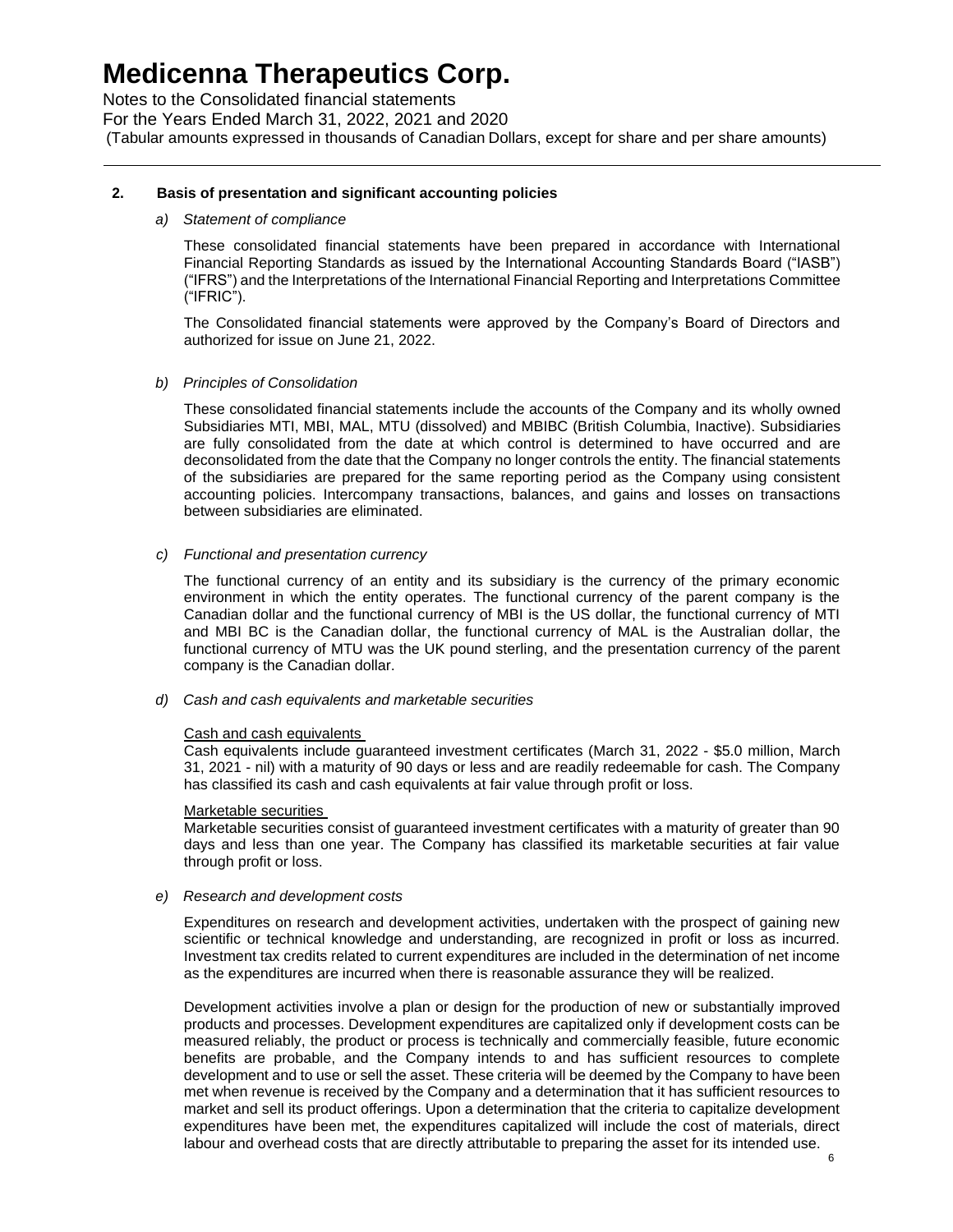Notes to the Consolidated financial statements For the Years Ended March 31, 2022, 2021 and 2020 (Tabular amounts expressed in thousands of Canadian Dollars, except for share and per share amounts)

#### **2. Basis of presentation and significant accounting policies cont'd**

*e) Research and development costs cont'd*

Other development expenditures will be expensed as incurred.

Capitalized development expenditures will be measured at cost less accumulated amortization and accumulated impairment losses. No development costs have been capitalized to date.

*f) Government assistance* 

Government grants, including grants from similar bodies, consisting of investment tax credits are recorded as a reduction of the related expense or cost of the asset acquired. Government grants are recognized when there is reasonable assurance that the Company has met the requirements of the approved grant program and there is reasonable assurance that the grant will be received.

Research grants that compensate the Company for expenses incurred are recognized in profit, or loss in reduction thereof on a systematic basis in the same years in which the expenses are recognized.

Grants that compensate the Company for the cost of an asset are recognized in profit or loss on a systematic basis over the useful life of the asset.

*g) Intangible assets*

The Company owns certain patents, intellectual property licenses and options to acquire intellectual property. The Company expenses patent costs, including license fees and other maintenance costs, until such time as the Company has certainty over the future recoverability of the intellectual property at which time it capitalizes the costs incurred. The Company capitalizes costs directly related to the acquisition of existing license patents. The Company does not hold any intangible asset with an indefinite life.

Intangible assets with finite lives are amortized over the useful economic life and assessed for impairment whenever there is an indication that the intangible asset may be impaired. The amortization method and amortization period of an intangible asset with a finite life is reviewed at least annually. Changes in the expected useful life or the expected pattern of consumption of future economic benefits embodied in the asset is accounted for by changing the amortization period or method, as appropriate, and are treated as changes in accounting estimates. The amortization expense on intangible assets with finite lives is recognized in general and administrative expenses.

Amortization is recognized in profit or loss on a straight-line basis over the estimated useful lives of intangible assets from the date they are available for use to August 31, 2035.

*h) Income taxes*

Current tax and deferred tax are recognized in the Company's profit and loss, except to the extent that it relates to a business combination or items recognized directly in equity or in net loss and comprehensive loss.

Current income taxes are recognized for the estimated taxes payable or receivable on taxable income or loss for the current year and any adjustment to income taxes payable in respect of previous years. Current income taxes are determined using tax rates and tax laws that have been enacted or substantively enacted by the period end date.

Deferred tax assets and liabilities are recognized where the carrying amount of an asset or liability differs from its tax base, except for taxable temporary differences arising on the initial recognition of goodwill and temporary differences arising on the initial recognition of an asset or liability in a transaction which is not a business combination and at the time of the transaction affects neither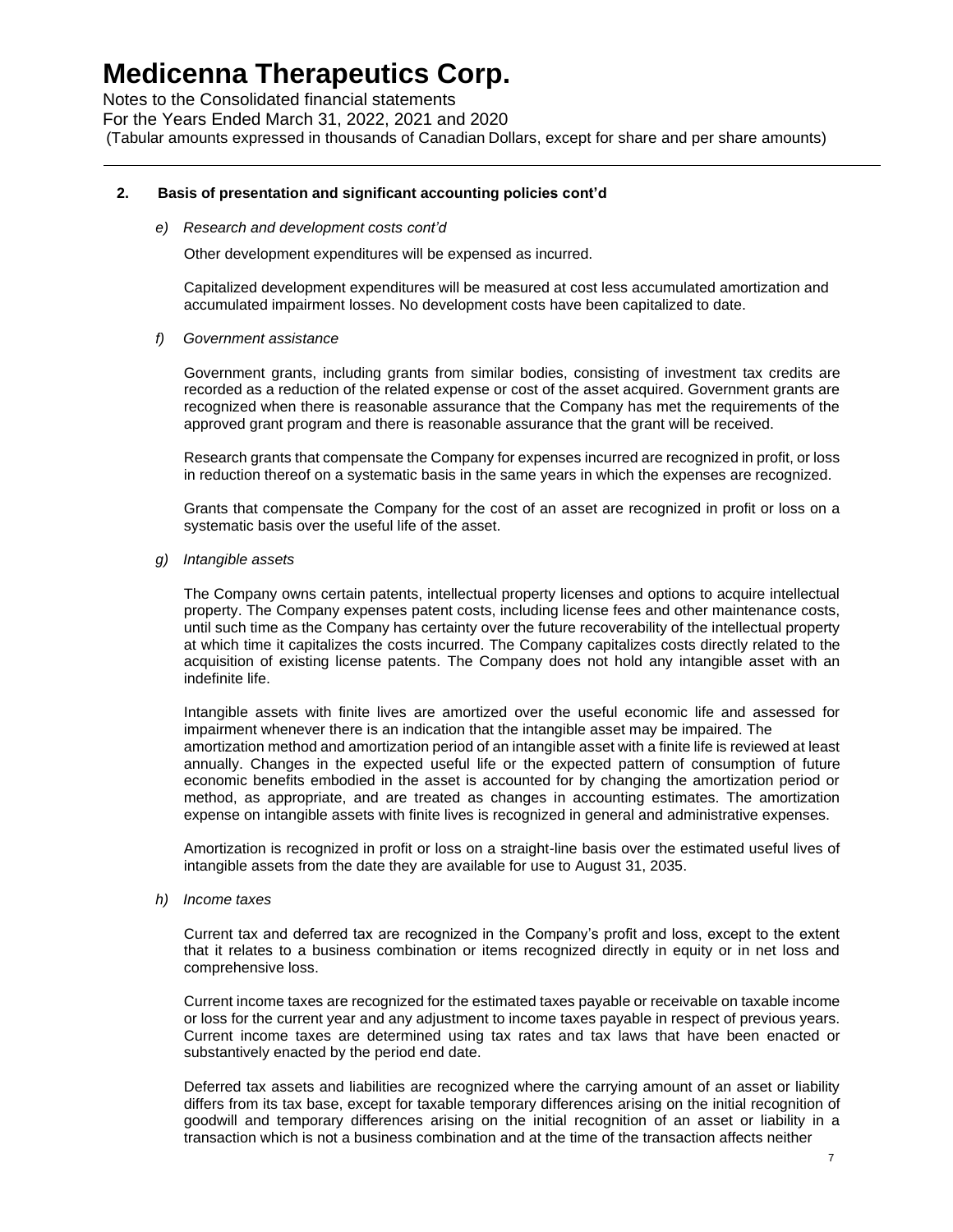Notes to the Consolidated financial statements For the Years Ended March 31, 2022, 2021 and 2020 (Tabular amounts expressed in thousands of Canadian Dollars, except for share and per share amounts)

#### **2. Basis of presentation and significant accounting policies cont'd**

*h) Income taxes cont'd*

accounting nor taxable profit or loss.

Recognition of deferred tax assets for unused tax losses, tax credits and deductible temporary differences is restricted to those instances where it is probable that future taxable profit will be available against which the deferred tax assets can be utilized. At the end of each reporting period, the Company reassesses unrecognized deferred tax assets. The Company recognizes a previously unrecognized deferred tax asset to the extent that it has been probable that future taxable profit will allow the deferred tax asset to be recovered.

*i) Basic and diluted loss per common share*

Basic loss per share is computed by dividing the loss available to common shareholders by the weighted average number of common shares outstanding during the year. The computation of diluted earnings per share assumes the conversion, exercise or contingent issuance of securities only when such conversion, exercise or issuance would have a dilutive effect on earnings per share. The dilutive effect of convertible securities is reflected in diluted earnings per share by application of the "if converted" method. The dilutive effect of outstanding options and warrants and their equivalents is reflected in diluted earnings per share. Since the Company has losses, the exercise of outstanding options and warrants have not been included in this calculation as it would be anti-dilutive.

*j) Equipment* 

The Company's fixed assets comprise of computer equipment for use in general and administrative and research activities.

Depreciation is recognized using the straight-line method based on an expected life of the assets

| Computer equipment  | 2 years             |
|---------------------|---------------------|
| Right-of-use-assets | Over the lease term |

#### Impairment of long-lived assets:

The Company's long-lived assets are reviewed for indications of impairment at the date of preparing each statement of financial position. If indication of impairment exists, the asset's recoverable amount is estimated.

An impairment loss is recognized when the carrying value of an asset, or its cash-generating unit, exceeds its recoverable amount. A cash-generating unit is the smallest identifiable group of assets that generates cash inflows that are largely independent of cash inflows from other assets or groups of assets. For the purpose of impairment testing, the Company determined it has one cash-generating unit. The recoverable amount is the greater of the asset's fair value less cost to sell and value in use.

#### *k) Stock-based compensation*

The Company has a stock-based compensation plan (the "Plan") available to officers, directors, employees and consultants with grants under the Plan approved by the Company's Board of Directors. Under the Plan, the exercise price of each option equals the closing trading price of the Company's stock on the day prior to the grant or a higher price as determined by the Board of Directors. Vesting is provided for at the discretion of the Board of Directors and the expiration of options is to be not greater than 10 years from the date of grant. The Company uses the fair value-based method of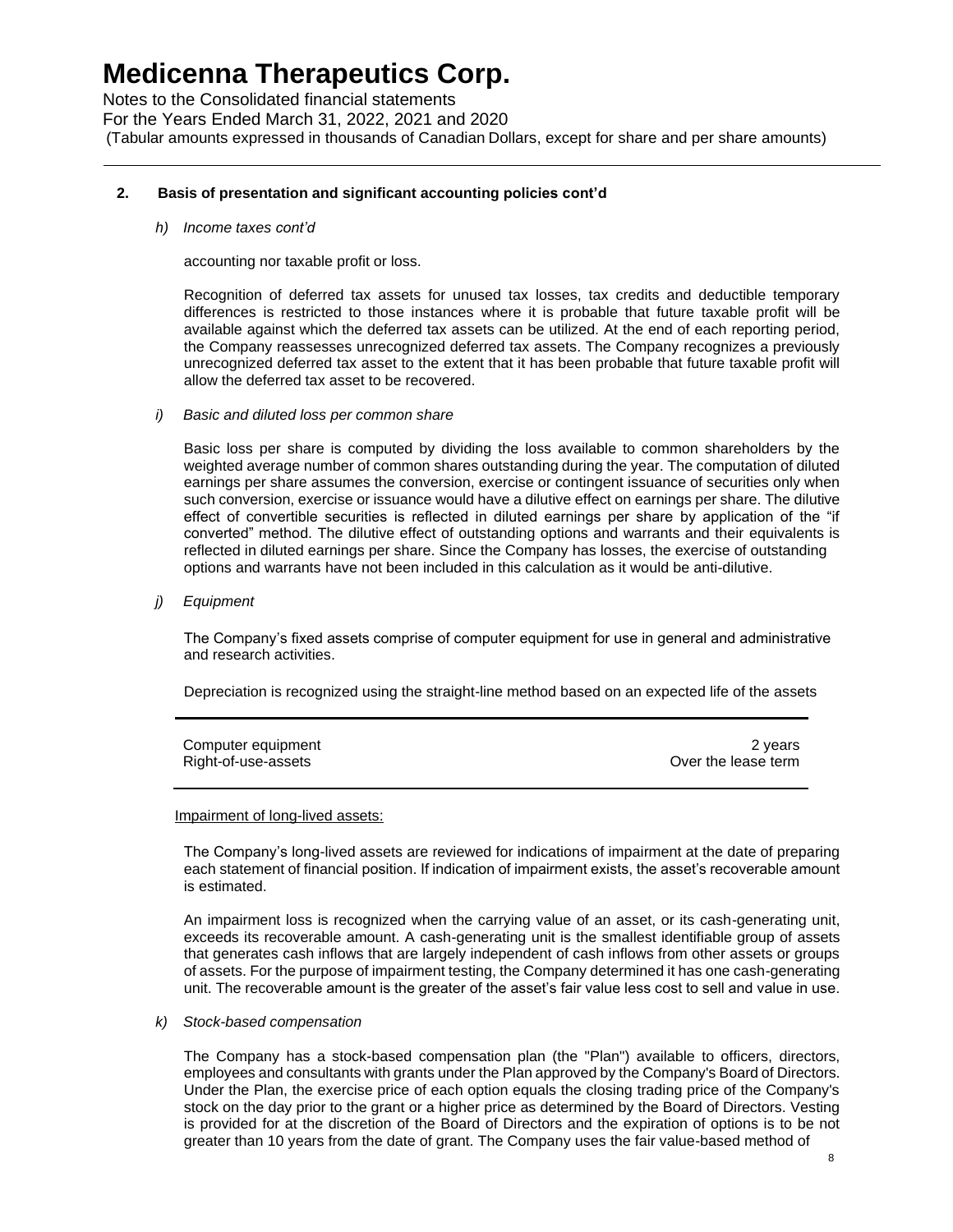Notes to the Consolidated financial statements For the Years Ended March 31, 2022, 2021 and 2020 (Tabular amounts expressed in thousands of Canadian Dollars, except for share and per share amounts)

#### **2. Basis of presentation and significant accounting policies cont'd**

#### *k) Stock-based compensation cont'd*

accounting for employee awards granted under the Plan. The Company calculates the fair value of each stock option grant using the Black Scholes option pricing model at the grant date. The stockbased compensation cost of the options is recognized as stock-based compensation expense over the relevant vesting period of the stock options using an estimate of the number of options that will eventually vest.

Stock options awarded to non-employees are accounted for at the fair value of the goods received or the services rendered. The fair value is measured at the date the Company obtains the goods or the date the counterparty renders the service. If the fair value of the goods or services cannot be reliably measured, the fair value of the options granted will be used.

#### *l) Share Capital*

Common shares are classified as equity. Incremental costs directly attributable to the issue of common shares are recognized as a reduction of equity.

The Company has adopted a relative fair value method with respect to the measurement of shares and warrants issued as private placement units. The relative fair value method allocates value to each component on a pro-rata basis, based on the fair value of the components calculated independently of one another. The Company measures the fair value of the warrant component of the unit using the Black-Scholes option pricing model. The unit value is then allocated, pro-rata, between the two components, with the fair value attributed to the warrants being recorded to contributed surplus.

#### *m) Financial Instruments*

Financial assets and liabilities are recognized when the Company becomes a party to the contractual provisions of the instrument. Financial assets are derecognized when the rights to receive cash flows from the assets have expired or have been transferred and the Company has transferred substantially all risks and rewards of ownership.

Financial assets and liabilities are offset and the net amount is reported in the consolidated statement of financial position when there is a legally enforceable right to offset the recognized amounts and there is an intention to settle on a net basis, or realize the asset and settle the liability simultaneously.

The Company recognizes financial instruments based on their classification. Depending on the financial instruments' classification, changes in subsequent measurements are recognized in net loss and comprehensive loss.

The Company has implemented the following classifications:

- Cash, cash equivalents and marketable securities are classified at fair value through profit or loss.
- Other receivables, prepaid and deposits are classified as amortized cost. After their initial fair value measurement, they are measured at amortized cost using the effective interest method; and
- Accounts payable and accrued liabilities are classified as other amortized cost. After their initial fair value measurement, they are measured at amortized cost using the effective interest method.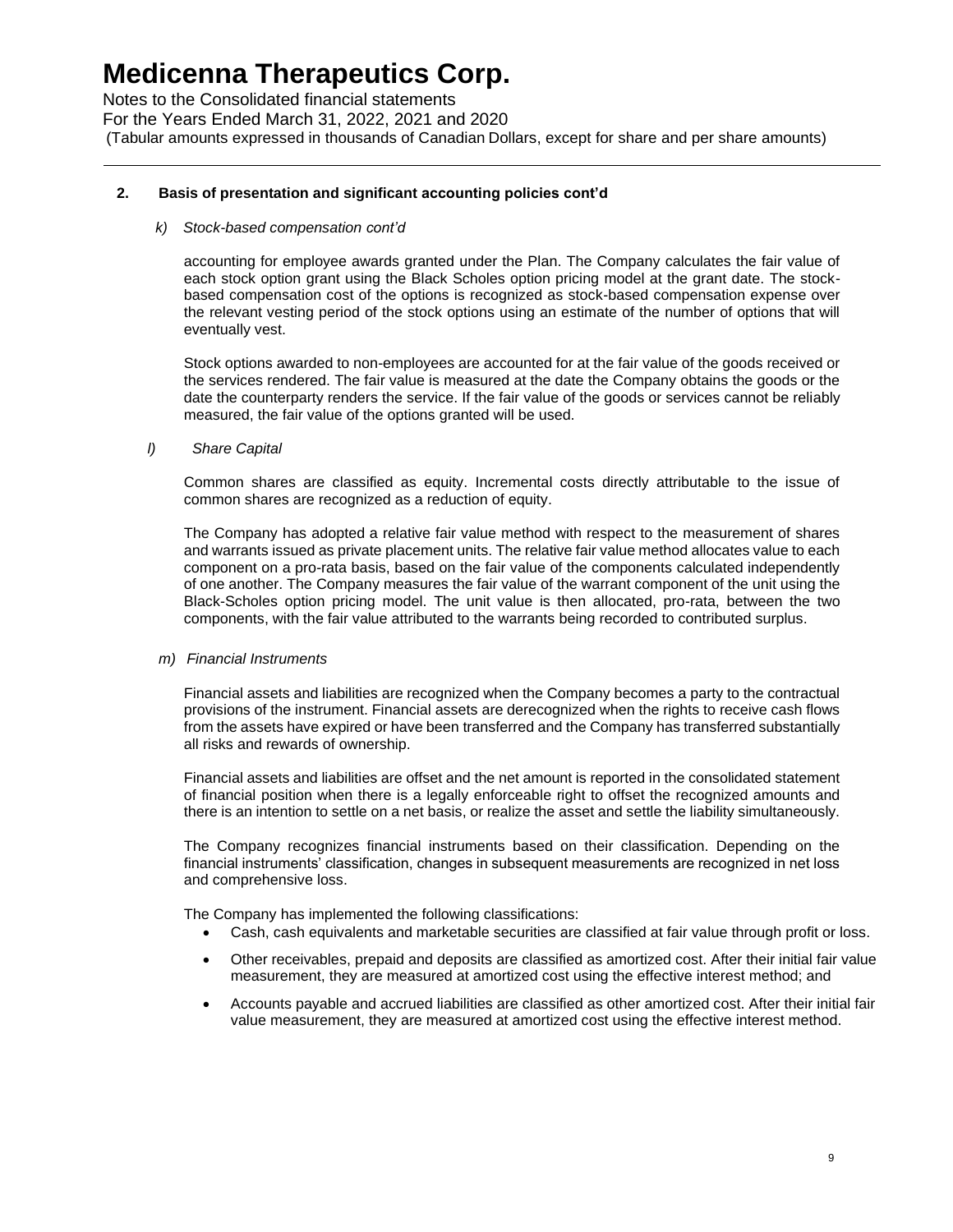Notes to the Consolidated financial statements For the Years Ended March 31, 2022, 2021 and 2020 (Tabular amounts expressed in thousands of Canadian Dollars, except for share and per share amounts)

#### **2. Basis of presentation and significant accounting policies cont'd**

#### *n) Impairment of financial assets*

The Company applies the simplified method of the expected credit loss model required under IFRS 9. Under this method, the Company estimates a lifetime expected loss allowance for all receivables. Receivables are written off when there is no reasonable expectation of recovery.

If there is objective evidence that an impairment loss has been incurred, the amount of the loss is measured as the difference between the asset's carrying amount and the present value of estimated future cash flows. The present value of the estimated future cash flows is discounted at the financial asset's original effective interest rate.

#### *o) Employee benefits*

Short-term employee benefit obligations are measured on an undiscounted basis and are expensed as the related service is provided. A liability is recognized for the amount expected to be paid in shortterm cash bonuses if the Company expects to pay these amounts as approved by the Board of Directors as a result of past services provided by the employee and the obligation can be estimated reliably.

#### *p) Provisions*

A provision is recognized if, as a result of a past event, the Company has a present legal or constructive obligation that can be estimated reliably, and it is probable that an outflow of economic benefits will be required to settle the obligation. Provisions are assessed by discounting the expected future cash flows at a pre-tax rate that reflects current market assessments of the time value of money and the risks specific to the liability. The unwinding of the discount on provisions is recognized in finance costs. A provision for onerous contracts is recognized when the unavoidable costs of meeting the obligations under the contract exceed the economic benefits expected to be received under it. The provision is measured at the present value of the lower of the expected cost of terminating the contract and the expected net cost of continuing with the contract.

#### *q) Research and development tax credits*

Research and development tax credits Refundable investment tax credits relating to Research and Development Tax Incentive ("RDTI") are recorded in the accounts in the fiscal period in which the qualifying expenditures are incurred provided there is reasonable assurance that the tax credits will be realized. Refundable investment tax credits, in connection with RDTI activities, are accounted for using the cost reduction method and included in government assistance on the statements of loss and comprehensive loss. Amounts recorded for refundable investment tax credits are calculated based on the expected eligibility and tax treatment of qualifying RDTI expenditures recorded in the Company's consolidated financial statements.

#### **3. New standards and interpretations not yet adopted**

In January 2020, the IASB issued amendments to Presentation of financial statements ("IAS 1") to provide a more general approach to the classification of liabilities under IAS 1 based on the contractual arrangements in place at the reporting date. The amendments to IAS 1 are effective for annual reporting periods beginning on or after January 1, 2023. The company is currently evaluating the potential impacts of adoption.

There are no other standards, interpretations or amendments to existing standards that are not yet effective that are expected to have a material impact on the consolidated financial statements of the Company.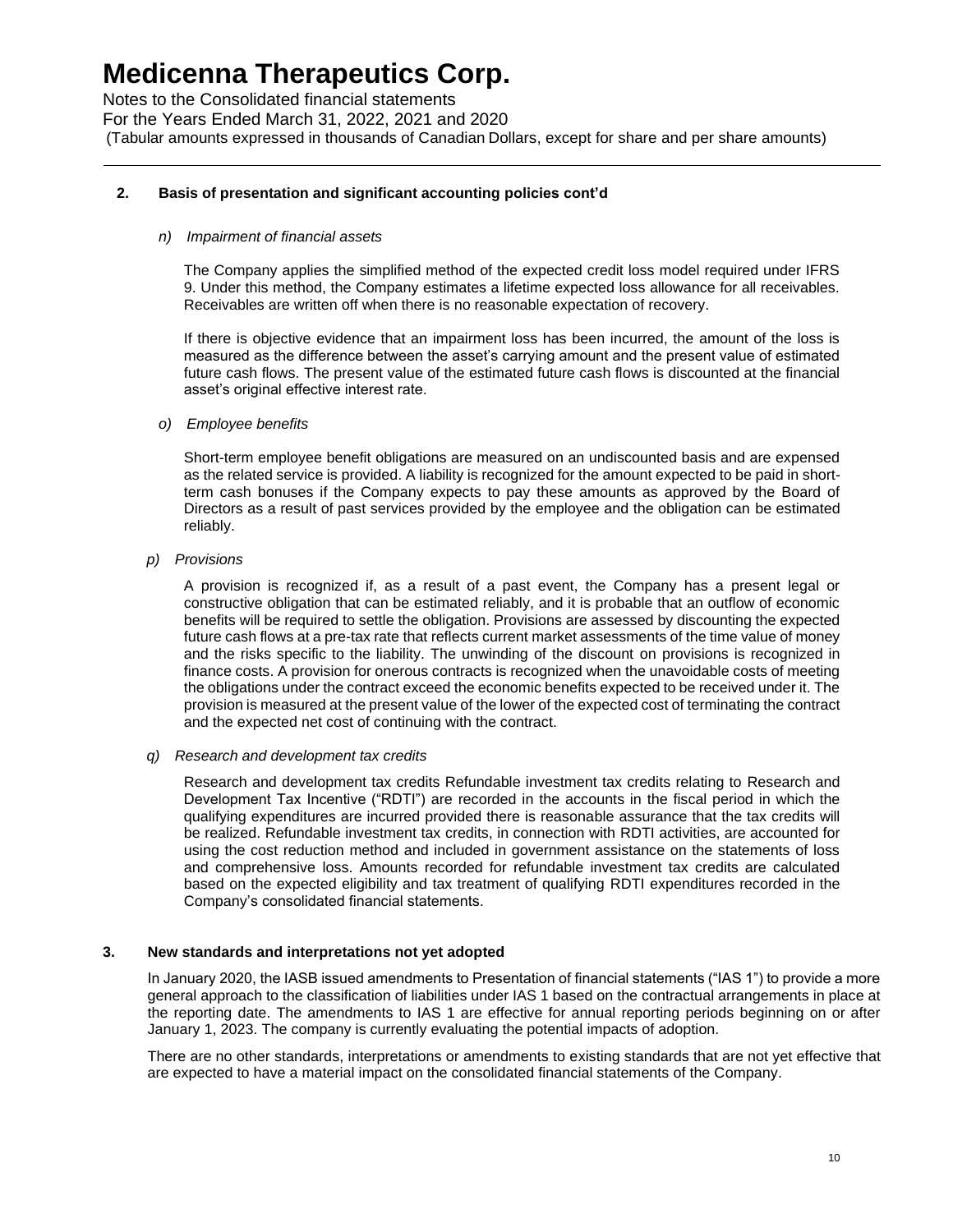Notes to the Consolidated financial statements For the Years Ended March 31, 2022, 2021 and 2020 (Tabular amounts expressed in thousands of Canadian Dollars, except for share and per share amounts)

#### **4. Key sources of estimation uncertainty and judgement**

The preparation of consolidated financial statements requires management to make estimates and assumptions that affect the reported amounts of assets and liabilities and disclosure of contingent assets and liabilities at the date of the consolidated financial statements and the reported amounts of revenue and expenses during the reporting period. Actual results could differ from those estimates. Estimates and underlying assumptions are reviewed on an ongoing basis. Revisions to accounting estimates are accounted for prospectively.

The key sources of estimation uncertainty that have a significant risk of causing material adjustment to the carrying amounts of assets and liabilities are discussed below:

#### *Valuation of stock-based compensation and warrants*

Management measures the costs for stock-based compensation and warrants using market-based option valuation techniques. Assumptions are made and estimates are used in applying the valuation techniques. These include estimating the future volatility of the share price, expected dividend yield, expected risk-free interest rate, future employee turnover rates, future exercise behaviors and corporate performance. Such estimates and assumptions are inherently uncertain. Changes in these assumptions affect the fair value estimates of stockbased compensation and warrants.

#### **5. Capital disclosures**

The Company's objectives, when managing capital, are to safeguard cash and cash equivalents as well as maintain financial liquidity and flexibility in order to preserve its ability to meet financial obligations and deploy capital to grow its businesses.

The Company's financial strategy is designed to maintain a flexible capital structure consistent with the objectives stated above and to respond to business growth opportunities and changes in economic conditions. In order to maintain or adjust its capital structure, the Company may issue shares or issue debt (secured, unsecured, convertible and/or other types of available debt instruments).

There were no changes to the Company's capital management policy during the year. The Company is not subject to any externally imposed capital requirements.

#### **6. Financial risk management**

#### *(a) Fair value*

The Company's financial instruments recognized on the Consolidated statements of financial position consist of cash and cash equivalents, marketable securities, government and other receivables, and accounts payable and accrued liabilities. The fair value of these instruments, approximate their carrying values due to their short-term maturity.

#### *Classification of financial instruments*

Financial instruments measured at fair value on the statements of financial position are summarized into the following fair value hierarchy levels:

Level 1: quoted prices (unadjusted) in active markets for identical assets or liabilities.

Level 2: inputs other than quoted prices included within Level 1 that are observable for the asset or liability.

Level 3: inputs for the asset or liability that are not based on observable market data (unobservable inputs).

The Company classifies its financial assets and liabilities depending on the purpose for which the financial instruments were acquired, their characteristics, and management intent as outlined below: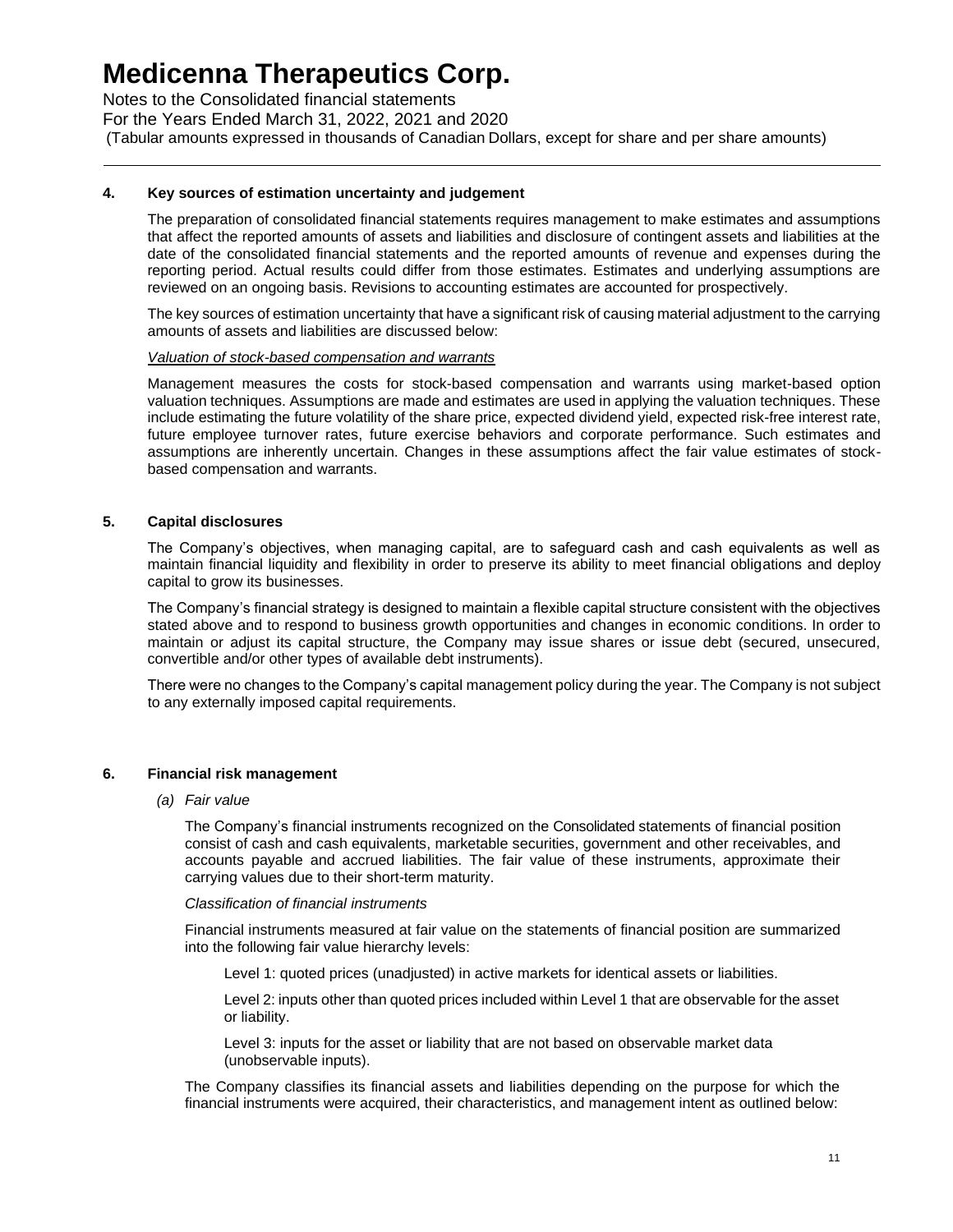Notes to the Consolidated financial statements

For the Years Ended March 31, 2022, 2021 and 2020

(Tabular amounts expressed in thousands of Canadian Dollars, except for share and per share amounts)

#### **6. Financial risk management cont'd**

Cash and cash equivalents and marketable securities are measured using Level 1 inputs and changes in fair value are recognized through profit or loss, with changes in fair value being recorded in net income at each year-end.

Other receivables, prepaids and deposits are measured at amortized cost less impairments.

Accounts payable and accrued liabilities are measured at amortized cost.

The Company has exposure to the following risks from its use of financial instruments: credit, interest rate, currency, and liquidity risk. The Company reviews its risk management framework on a quarterly basis and makes adjustments as necessary.

*(b) Credit risk*

Credit risk arises from the potential that a counterparty will fail to perform its obligations. The financial instruments that are exposed to concentrations of credit risk consist of cash and cash equivalents and marketable securities.

The Company manages credit risk associated with its cash and cash equivalents and marketable securities by maintaining minimum standards of R1-med or A-high investments.

*(c) Interest rate risk*

Interest rate risk is the risk that the fair values and future cash flows of the Company will fluctuate because of changes in market interest rates. The Company believes that its exposure to interest rate risk is not significant.

*(d) Liquidity risk*

Liquidity risk is the risk that the Company will not be able to meet its financial obligations as they fall due. The Company currently settles all of its financial obligations out of cash and cash equivalents. The ability to do so relies on the Company maintaining sufficient cash in excess of anticipated needs. As at March 31, 2022, the Company's liabilities consist of accounts payable and accrued liabilities that have contracted maturities of less than one year.

*(e) Currency risk*

Currency risk is the risk that future cash flows of a financial instrument will fluctuate because of changes in foreign exchange rates. The Company is exposed to currency risk from employee costs as well as the purchase of goods and services primarily in the United States and cash and cash equivalent balances held in foreign currencies. Fluctuations in the US dollar exchange rate could have a significant impact on the Company's results. Assuming all other variables remain constant, a 10% depreciation or appreciation of the Canadian dollar against the US dollar would result in an increase or decrease in loss and comprehensive loss for the year ended March 31, 2022 of \$660 thousand (March 31, 2021 - \$938 thousand).

#### Balances in US dollars are as follows:

|                                          | March 31, 2022 | March 31, 2021 |
|------------------------------------------|----------------|----------------|
|                                          |                |                |
| Cash and cash equivalents                | 5.456          | 9,593          |
| Accounts payable and accrued liabilities | (1,269)        | (2, 147)       |
|                                          | 4.187          | 7.446          |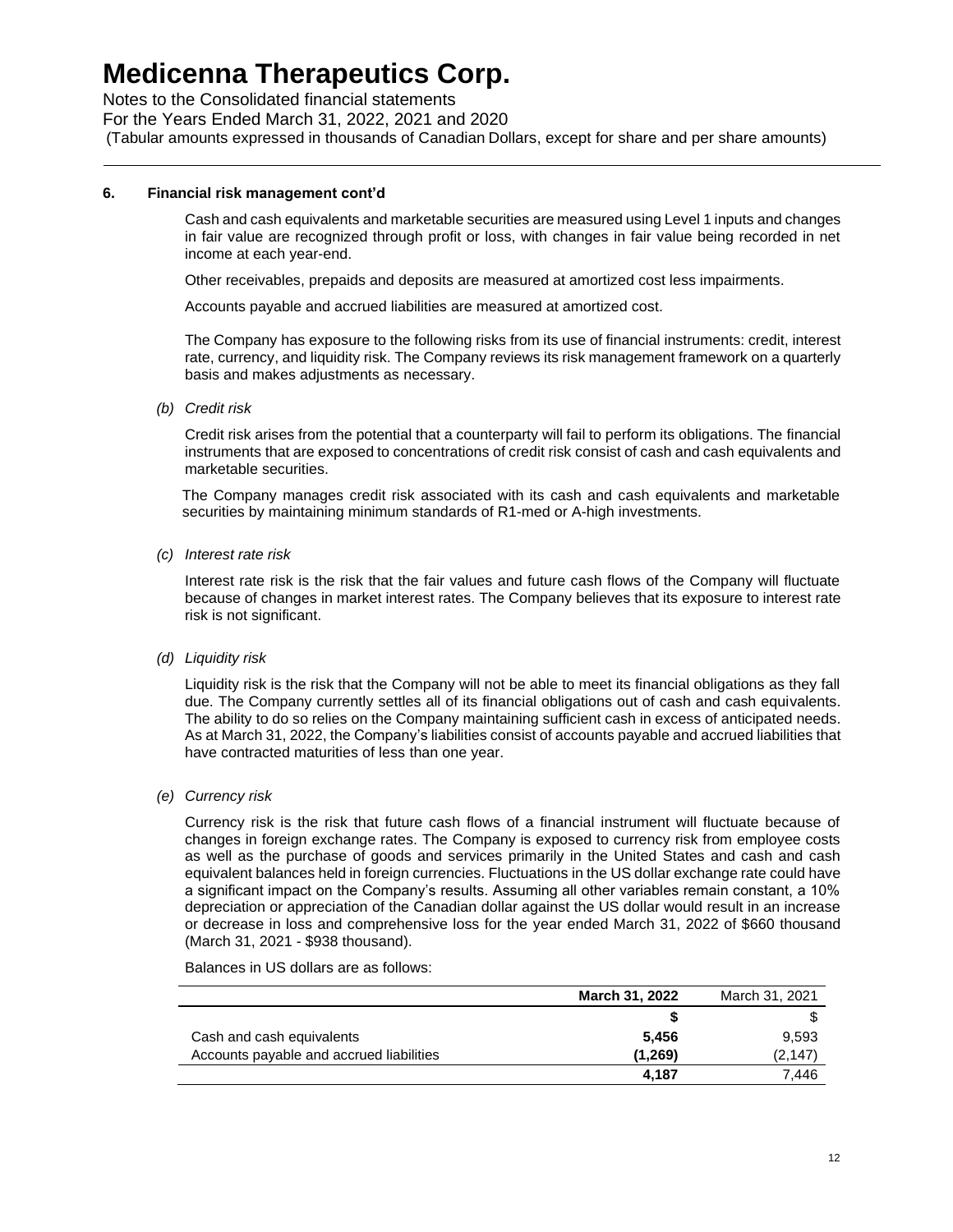Notes to the Consolidated financial statements

For the Years Ended March 31, 2022, 2021 and 2020

(Tabular amounts expressed in thousands of Canadian Dollars, except for share and per share amounts)

#### **7. Other receivables**

|                                   | <b>March 31, 2022</b> | March 31, 2021 |
|-----------------------------------|-----------------------|----------------|
|                                   |                       | ጥ              |
| Investment tax credits receivable | 700                   | -              |
| Sales tax receivable              | 608                   | 410            |
|                                   | 1.308                 | 410            |

#### **8. Accounts payable and accrued liabilities**

|                            | March 31, 2022 | March 31, 2021 |
|----------------------------|----------------|----------------|
|                            |                | \$             |
| Trade payables             | 1,672          | 2,245          |
| <b>Accrued liabilities</b> | 949            | 1,828          |
|                            | 2,621          | 4.073          |

#### **9. Share capital**

#### **Authorized**

Unlimited common shares

#### **Equity Issuances**

On March 17, 2020, the Company completed a public offering raising total gross proceeds of \$35 million. The Company issued 11,290,323 common shares at \$3.10 per share and issued a 15% overallotment option to the underwriters. The Company paid commission to the agents totaling \$2.5 million, share issuance costs of \$0.5 million and issued 790,323 warrants to the agents exercisable into one common share of the Company at an exercise price of \$3.10 for a period of 24 months. The fair value of the warrants issued was determined to be \$0.5 million.

On April 15, 2020, the Company announced the full exercise of the overallotment option, issuing an additional 1,693,548 common shares at \$3.10 per share for additional proceeds of \$5.3 million. The Company paid commission to the agents totaling \$368 thousand, shareissuance costs of \$32 thousand and issued 118,723 warrants to the agents exercisable into one common share of the Company at an exercise price of \$3.10 expiring on March 17, 2022. The fair value of the warrants issued was determined to be \$69 thousand.

On December 30, 2020, the Company entered into a sales agreement with SVB Leerink acting as sales agent, pursuant to which the Company may, from time to time sell, through at-the-market ("ATM") on the NASDAQ such number of common shares as would have an aggregate offering price of up to US\$25.0 million (the ATM Offering). The Company plans to use the net proceeds of the ATM offering for general corporate purposes including, but not limited to working capital expenditures, research and development expenditures, and clinical trial expenditures. As of March 31, 2022, the Company has issued 3,146,957 common shares raising total gross proceeds of \$10.9 million to date. During the year ended March 31, 2022, the Company issued 1,748,600 common shares raising total gross proceeds of \$3.8 million to date.

#### **Calculation of loss per share**

Loss per common share is calculated using the weighted average number of common shares outstanding. For the year ended March 31, 2022, 2021 and 2020, the calculation was as follows: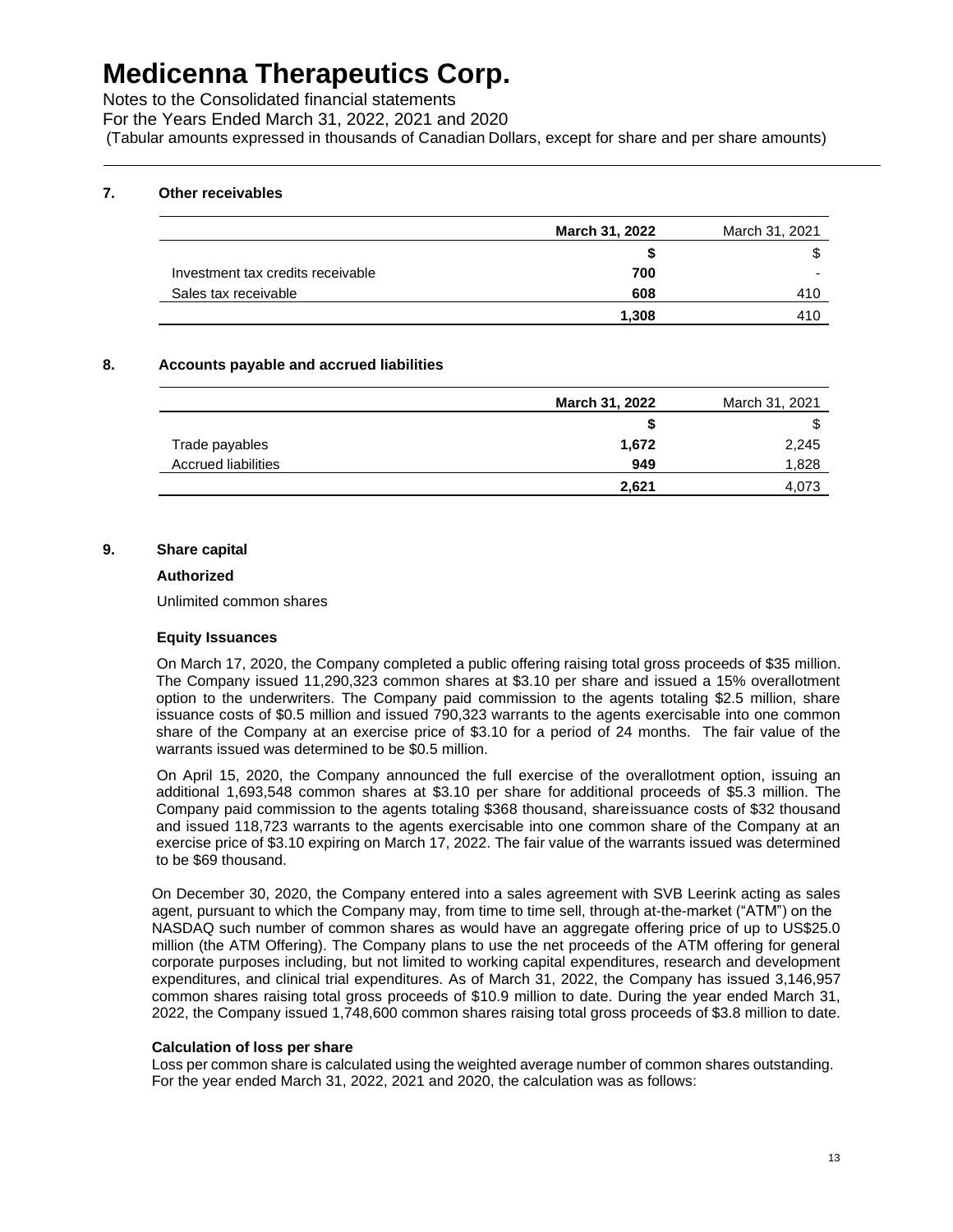Notes to the Consolidated financial statements

For the Years Ended March 31, 2022, 2021 and 2020

(Tabular amounts expressed in thousands of Canadian Dollars, except for share and per share amounts)

#### **9. Share capital cont'd**

|                                                                                      | 2022       | 2021       | 2020       |
|--------------------------------------------------------------------------------------|------------|------------|------------|
| Common shares issued and outstanding, beginning of year                              | 53,547,709 | 46,799,828 | 28,578,137 |
| Shares issued in March/April 2020 financing                                          |            | 1,623,950  | 431.870    |
| Shares issued in October 2019 financing                                              |            |            | 2,407,314  |
| ATM issuances                                                                        | 515.693    | 182.226    |            |
| Effect of warrants and options exercised                                             | 223,269    | 1,055,772  | 482,319    |
| Weighted<br>average<br>shares<br>issued<br>and<br>common<br>outstanding, end of year | 54,286,671 | 49.661.776 | 31.899.640 |
| Common shares issued and outstanding, end of year                                    | 55.647.479 | 53,547,709 | 46.799.828 |

The effect of any potential exercise of the Company's stock options and warrants outstanding during the year has been excluded from the calculation of diluted loss per common share as it would be anti- dilutive.

#### **10. Warrants**

#### **Warrant continuity:**

|                                                                     | Number of<br><b>Warrants</b> | <b>Weighted average</b><br>exercise price |
|---------------------------------------------------------------------|------------------------------|-------------------------------------------|
| <b>Balance outstanding at March 31, 2019</b>                        | 5,145,083                    | \$1.65                                    |
| Common share purchase warrants issued in the October 2019 financing | 2,653,846                    | 1.75                                      |
| Broker warrants issued in the financing October 2019 financing      | 350,134                      | 1.30                                      |
| Broker warrants issued in the March 2020 financing                  | 790,323                      | 3.10                                      |
| Warrants exercised during the year                                  | (1,623,675)                  | 1.46                                      |
| Warrants outstanding at March 31, 2020                              | 7,315,711                    | \$1.86                                    |
| Broker warrants issued in overallotment                             | 118,548                      | 3.10                                      |
| Warrants exercised during the year                                  | (3,415,266)                  | 1.96                                      |
| Warrants outstanding at March 31, 2021                              | 4,018,993                    | \$1.82                                    |
| Warrants expired during the year                                    | (788, 161)                   | 3.07                                      |
| Warrants exercised during the year                                  | (266, 290)                   | 1.53                                      |
| Warrants outstanding at March 31, 2022                              | 2,964,542                    | \$1.51                                    |

The following warrants were exercised during the year ended March 31, 2022:

| Number of<br><b>Warrants</b> | <b>Exercise</b><br><b>Price</b> | <b>Proceeds</b> | <b>Expiry Date</b> |
|------------------------------|---------------------------------|-----------------|--------------------|
|                              | \$                              |                 |                    |
| 50,000                       | 1.20                            | 60,000          | December 21, 2023  |
| 71.744                       | 1.30                            | 93,267          | October 17, 2021   |
| 144,546                      | 1.75                            | 252,955         | October 17, 2022   |
| 266,290                      |                                 | 406,222         |                    |

At March 31, 2022, warrants were outstanding and exercisable, enabling holders to acquire common shares as follows:

| Number of<br><b>Warrants</b> | <b>Exercise</b><br><b>Price</b> | <b>Expiry Date</b> |
|------------------------------|---------------------------------|--------------------|
|                              |                                 |                    |
| 1,661,542                    | 1.75                            | October 17, 2022   |
| 1,303,000                    | 1.20                            | December 21, 2023  |
| 2,964.542                    |                                 |                    |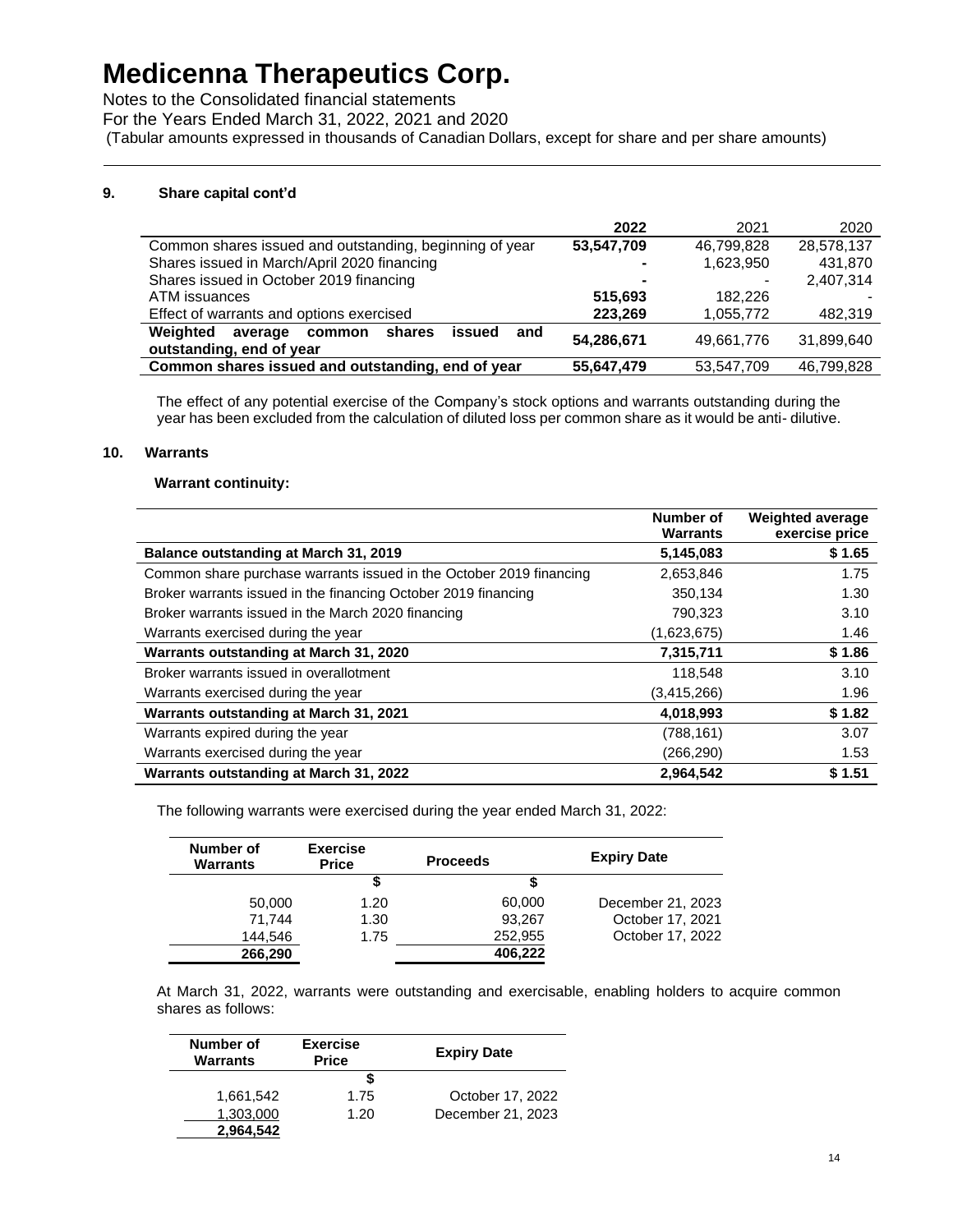Notes to the Consolidated financial statements For the Years Ended March 31, 2022, 2021 and 2020 (Tabular amounts expressed in thousands of Canadian Dollars, except for share and per share amounts)

#### **11. Stock options**

#### **Year ended March 31, 2022**

During the year ended March 31, 2022, the Company granted 1,097,056 stock options at an average exercise price of \$3.55 per share. 812,706 of the options were granted to the Company's officers and employees and vest 1/3 after one year, 1/3 after two years and 1/3 after three years, and have a ten-year life; and 20,000 stock options granted to a consultant vest 1/3 after one year, 1/3 after two years and 1/3 after three years, and have a ten-year life. 264,350 options were granted to Directors of the Company at a price of \$2.72 and vest 50% upon issuance and 50% after 1 year and have a five-year life.

#### **Year ended March 31, 2021**

During the year ended March 31, 2021, the Company granted 450,084 stock options at an average exercise price of \$5.14 per share. 212,464 of the options were granted to the Company's officers and employees and vest 1/3 after one year, 1/3 after two years and 1/3 after three years, and have a ten-year life; 62,620 stock options granted to the Company's Board of Directors vest 50% immediately and 50% after one year and have a five-year life; 75,000 stock options granted to a consultant vest monthly over 48 months and have a 10-year life; and 100,000 stock options granted to a consultant vest monthly over 16 months and have a 5-year life.

#### **Year ended March 31, 2020**

During the year ended March 31, 2020 the Company granted 1,030,000 stock options exercisable at \$1.30 per share. Of these options, 300,000 vest 50% upon issuance and 50% after one year and have a five-year life. 730,000 options vest 50% after one year, 25% after 2 years and 25% after 3 years and have a ten-year life.

200,000 options were also issued, exercisable at \$1.38 per share. 50,000 of the options granted vest 50% after one year, 25% after two years and 25% after three years, 150,000 of the options vest 50% on September 1, 2019 and 50% on December 1, 2019 and have a ten-year life.

Stock option transactions for the years ended March 31, 2022 are set forth below:

|                                              | Number of<br>options |    | Weighted<br>average<br>exercise<br>price |
|----------------------------------------------|----------------------|----|------------------------------------------|
| Balance outstanding at March 31, 2019        | 3,275,000            | S  | 1.67                                     |
| Granted                                      | 1.230.000            |    | 1.38                                     |
| Forfeited                                    | (375,000)            |    | 1.09                                     |
| <b>Balance outstanding at March 31, 2020</b> | 4.130.000            |    | 1.56                                     |
| Granted                                      | 450.084              |    | 5.14                                     |
| Exercised                                    | (240.710)            |    | 1.29                                     |
| Forfeited                                    | (184,290)            |    | 1.67                                     |
| Balance outstanding at March 31, 2021        | 4.155.084            | \$ | 1.96                                     |
| Granted                                      | 1.097.056            |    | 3.55                                     |
| Exercised                                    | (84,880)             |    | 1.47                                     |
| Forfeited                                    | (702.620)            |    | 4.23                                     |
| <b>Balance outstanding at March 31, 2022</b> | 4.464.640            | \$ | 2.00                                     |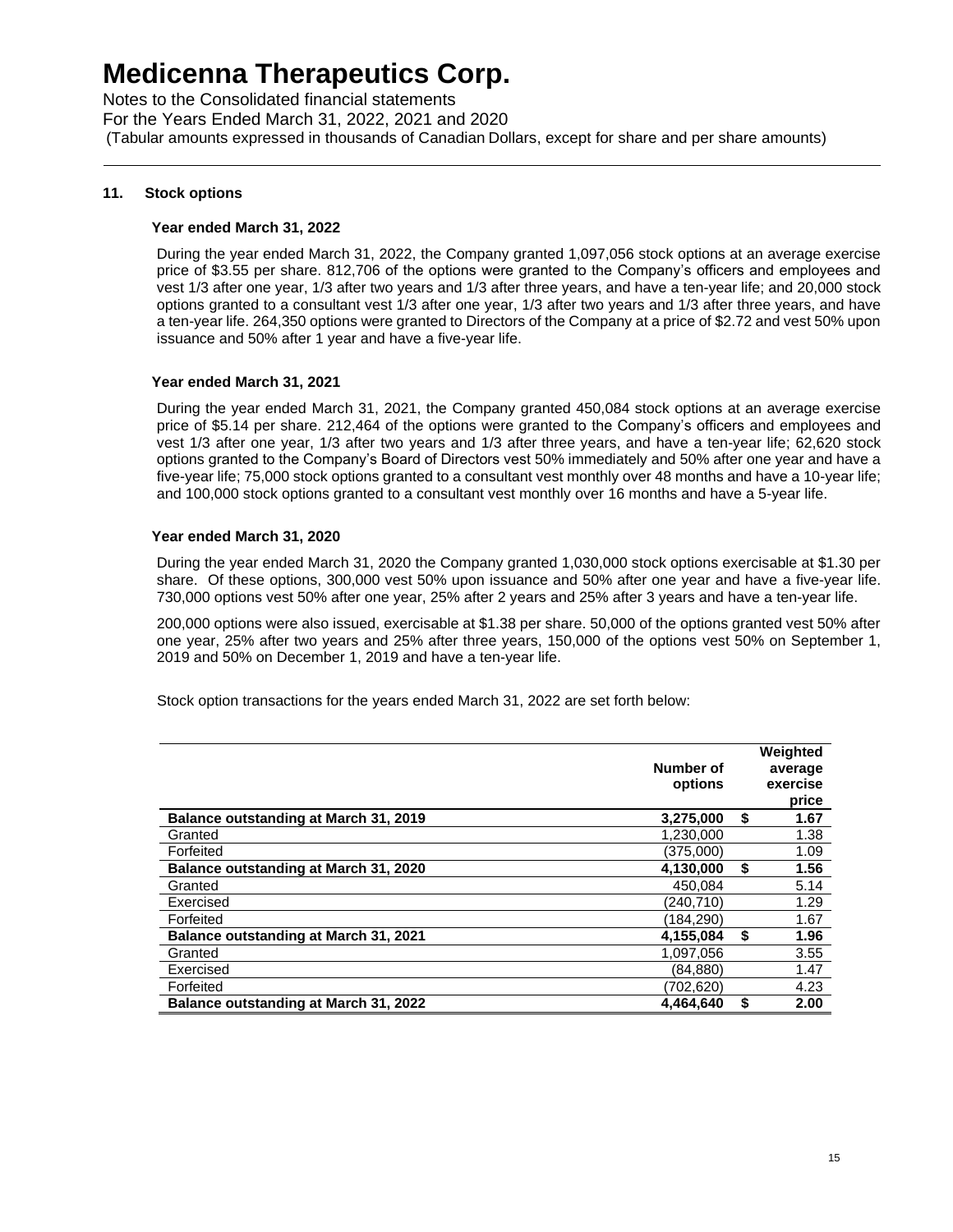Notes to the Consolidated financial statements

For the Years Ended March 31, 2022, 2021 and 2020

(Tabular amounts expressed in thousands of Canadian Dollars, except for share and per share amounts)

### **11. Stock options cont'd**

The following table summarizes information about stock options outstanding at March 31, 2022:

|                    |           | <b>Options Outstanding</b>                        |                                       | <b>Options Exercisable</b> |                                       |
|--------------------|-----------|---------------------------------------------------|---------------------------------------|----------------------------|---------------------------------------|
| Exercise<br>Prices | Options   | Weighted average<br>remaining<br>contractual life | Weighted<br>average<br>exercise price | Options                    | Weighted<br>average<br>exercise price |
| \$                 |           | Years                                             |                                       |                            | \$                                    |
| 1.00-1.99          | 1,955,000 | 6.42                                              | 1.17                                  | 1,747,500                  | 1.15                                  |
| 2.00-2.99          | 1,679,000 | 4.68                                              | 2.08                                  | 1,550,000                  | 2.06                                  |
| $3.00 - 5.19$      | 830,640   | 5.55                                              | 3.82                                  | 131,458                    | 5.11                                  |
|                    | 4,464,640 | 5.61                                              | 2.00                                  | 3,428,958                  | 1.64                                  |

The following assumptions were used in the Black-Scholes option-pricing model to determine the fair value of stock options granted during the year:

|                                                                   | March 31, 2022 | <b>March 31, 2021</b> | March 31, 2020  |
|-------------------------------------------------------------------|----------------|-----------------------|-----------------|
| Exercise price                                                    | \$2,05-4.85    | $$5.11 - 5.19$        | $$1,30-1,38$    |
| Grant date share price                                            | $$2.05 - 4.85$ | $$5.11 - 5.19$        | $$1.30 - 1.38$  |
| Risk free interest rate                                           | 1.0%           | 1.0%                  | 1.5%            |
| Expected life of options                                          | 5 years        | 5 years               | $2.5 - 5$ years |
| Expected volatility                                               | 90%            | 103%                  | 100-114%        |
| Expected dividend yield                                           | -              | -                     |                 |
| Forfeiture rate                                                   |                |                       |                 |
| Weighted average fair value of options granted during<br>the year | \$2.58         | \$4.01                | \$0.94          |

#### **12. Government assistance**

#### *CPRIT assistance*

In February 2015, the Company received notice that it had been awarded a grant by the Cancer Prevention Research Institute of Texas ("CPRIT") whereby the Company was eligible to receive up to US\$14.1 million on eligible expenditures over a three-year period related to the development of the Company's phase 2b clinical program for MDNA55. As of March 31, 2022, the grant with CPRIT is complete.

Of the US\$14.1 million grant approved by CPRIT, Medicenna received US\$14.1 million from CPRIT as at March 31, 2022. Amounts received (US\$1.4 million) were recorded as a reduction in research and development expenses in the year ended March 31, 2022.

Under the terms of the grant, the Company is required to pay a royalty to CPRIT, comprised of 3-5% of revenues on net sales of MDNA55 until aggregate royalty payments equal 400% of the grant funds received at which time the ongoing royalty will be 0.5% of revenues. At this time the royalty is not probable and therefore no liability has been recorded. In addition, the Company must maintain a presence in Texas for three years following completion of the grant.

#### *Refundable Tax*

In June 2022, the Company received \$0.7 million through our Australian R&D incentive program relating to the year ended March 31, 2022. The amount receivable is recorded as a reduction in research and development expenses in the year ended March 31, 2022.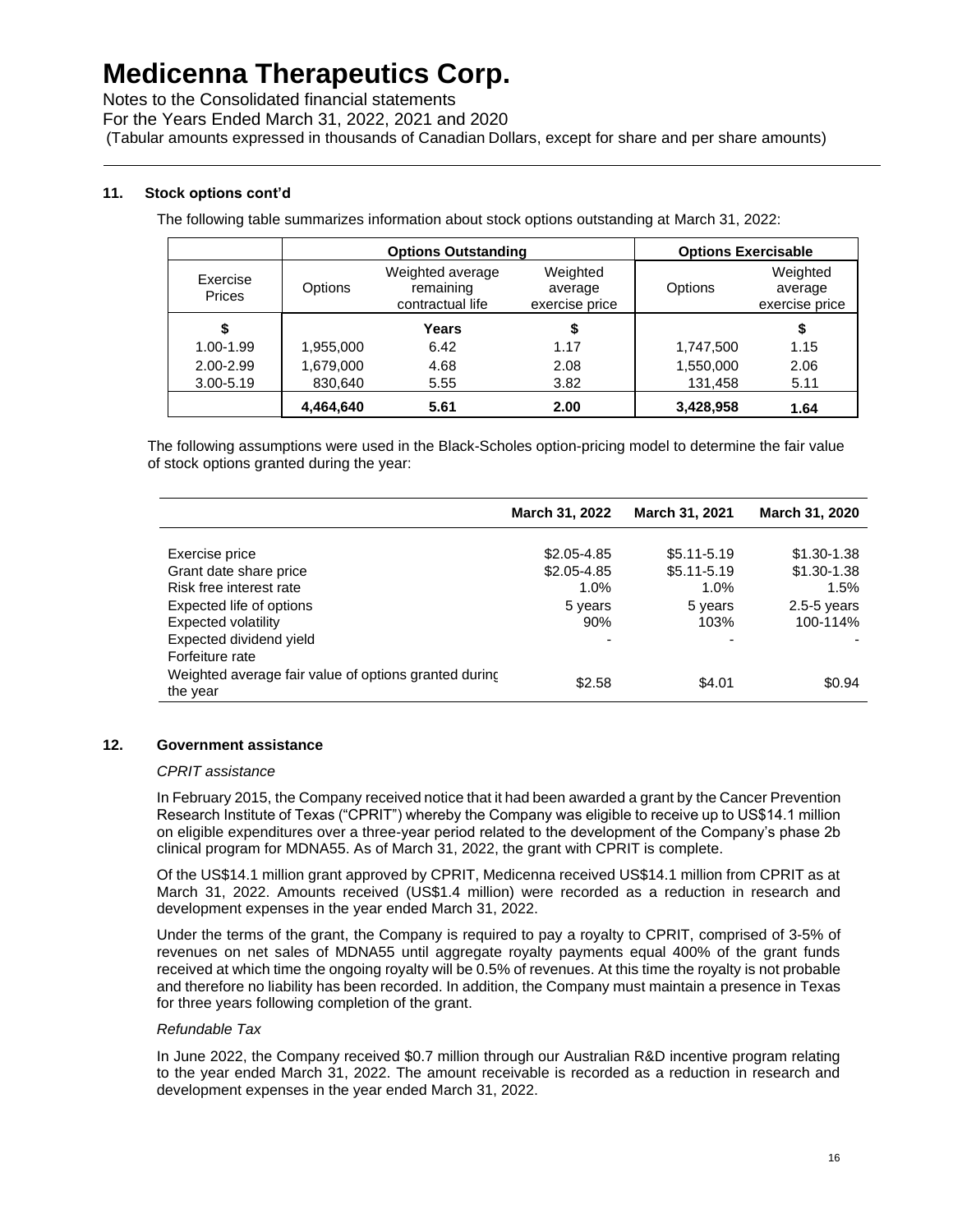Notes to the Consolidated financial statements For the Years Ended March 31, 2022, 2021 and 2020 (Tabular amounts expressed in thousands of Canadian Dollars, except for share and per share amounts)

#### **13. Commitments**

#### *Intellectual property*

On August 21, 2015, the Company exercised its right to enter into two license agreements (the "Stanford License Agreements") with the Board of Trustees of the Leland Stanford Junior University ("Stanford"). In connection with this licensing agreement, the Company issued 649,999 common shares with a value of \$0.1 million to Stanford and affiliated inventors. The value of these shares has been recorded as an intangible asset that is being amortized over the life of the underlying patents. As at March 31, 2022, the Company's intangible assets have a remaining capitalized net book value of \$65 thousand (March 31, 2021 - \$71 thousand).

The Company has entered into various license agreements with respect to accessing patented technology. In order to maintain these agreements, the Company is obligated to pay certain costs based on timing or certain milestones within the agreements, the timing of which is uncertain. These costs include ongoing license fees, patent prosecution and maintenance costs, royalty and other milestone payments. As at March 31, 2022, the Company is obligated to pay the following:

- Given the current development plans and expected timelines of the Company it is assumed that project milestones of US\$0.3 million will be due in the next five years.
- Project milestone payments, assuming continued success in the development programs, of uncertain timing totaling US\$2.0 million and an additional US\$2.0 million in sales milestones.

| <b>Contractual obligations</b> | Less than<br>1 vear | 1-3 years | 3-5 years | Total |
|--------------------------------|---------------------|-----------|-----------|-------|
|                                | S                   |           |           | \$    |
| Patent licensing costs         | 188                 | 1.137     | 287       | 1.612 |

As at March 31, 2022, the Company had obligations to make future payments, representing significant research and development and manufacturing contracts and other commitments that are known and committed in the amount of approximately \$10.7 million, of which \$8.4 million has been paid or accrued as at March 31, 2022. Most of these agreements are cancellable by the Company with notice. These commitments include agreements for clinical CRO's, manufacturing and preclinical studies.

#### **14. Related party disclosures**

#### *(a) Key management personnel*

Key management personnel, which consists of the Company's officers (President and Chief Executive Officer, Chief Financial Officer, Chief Development Officer, former Chief Medical Officer and former Chief Scientific Officer) and directors, earned the following compensation for the following years:

|                      | 2022  | 2021  | 2020  |
|----------------------|-------|-------|-------|
|                      | S     | \$    | \$    |
| Salaries and wages   | 1,555 | 1,501 | 892   |
| Board fees           | 285   | 230   | 142   |
| Stock option expense | 886   | 797   | 873   |
|                      | 2,726 | 2,528 | 1,907 |
|                      |       |       |       |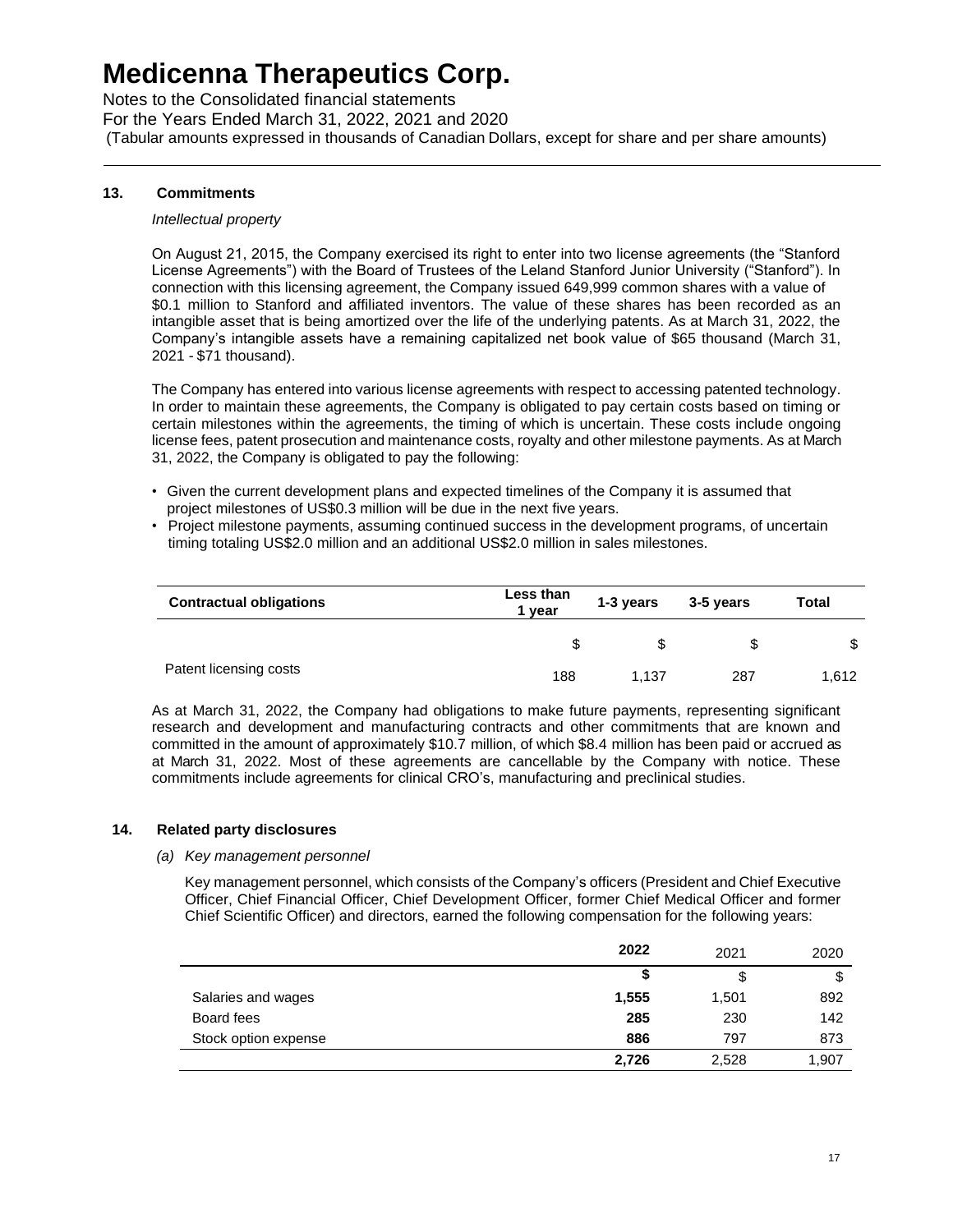Notes to the Consolidated financial statements For the Years Ended March 31, 2022, 2021 and 2020 (Tabular amounts expressed in thousands of Canadian Dollars, except for share and per share amounts)

#### **14. Related party disclosures**

#### *(b) Amounts payable to related parties*

As at March 31, 2022, the Company had trade and other payables in the normal course of business, owing to directors and officers of \$0.1 million, (2021 - \$0.1 million) related to board fees and accrued vacation.

#### **15. Income taxes**

#### **a) Provision for Income Tax**

A reconciliation of income taxes at statutory rates with the reported taxes is as follows:

|                                                        | 2022      | 2021      | 2020     |
|--------------------------------------------------------|-----------|-----------|----------|
|                                                        | \$        | \$        | S        |
| Loss before income taxes                               | (22, 577) | (17, 289) | (8,277)  |
| Tax rate                                               | 27.0%     | 27.0%     | 27.0%    |
| Expected tax recovery                                  | (6,095)   | (4,668)   | (2, 235) |
|                                                        |           |           |          |
| Change in statutory rates and foreign exchange rates   | 29        | (288)     | 35       |
| Permanent differences                                  | 383       | 272       | 309      |
| Share issuance costs                                   | (67)      | (153)     | (993)    |
| Change in unrecognized deductible temporary difference | 5,750     | 4,837     | 2,884    |
| Total income tax expense (recovery)                    |           |           |          |

#### **b) Deferred Income Tax**

The significant components of the Company's deferred tax assets that have not been included on the consolidated statement of financial position are as follows:

|                                  | 2022      | 2021      | 2020    |
|----------------------------------|-----------|-----------|---------|
|                                  | \$        |           | \$      |
| Non-capital losses carry-forward | 16,968    | 10,971    | 6,287   |
| Property and equipment           | 50        | 50        | 50      |
| Share issuance costs             | 846       | 1,093     | 940     |
|                                  | 17,864    | 12.114    | 7,277   |
| Unrecognized deferred tax asset  | (17, 864) | (12, 114) | (7,277) |
| Net deferred tax assets          | ۰         | -         |         |

The significant components of the Company's temporary differences, unused tax credits and unused tax losses that have not been included in the consolidated statements of financial position are as follows:

| Type                             | Amount       | <b>Expiry</b> |
|----------------------------------|--------------|---------------|
| Non-capital losses carry-forward | \$63.756.000 | 2036-2042     |
| Property and equipment           | 186,000      | N/A           |
| Share issuance costs             | 3.132.000    | 2040-2043     |